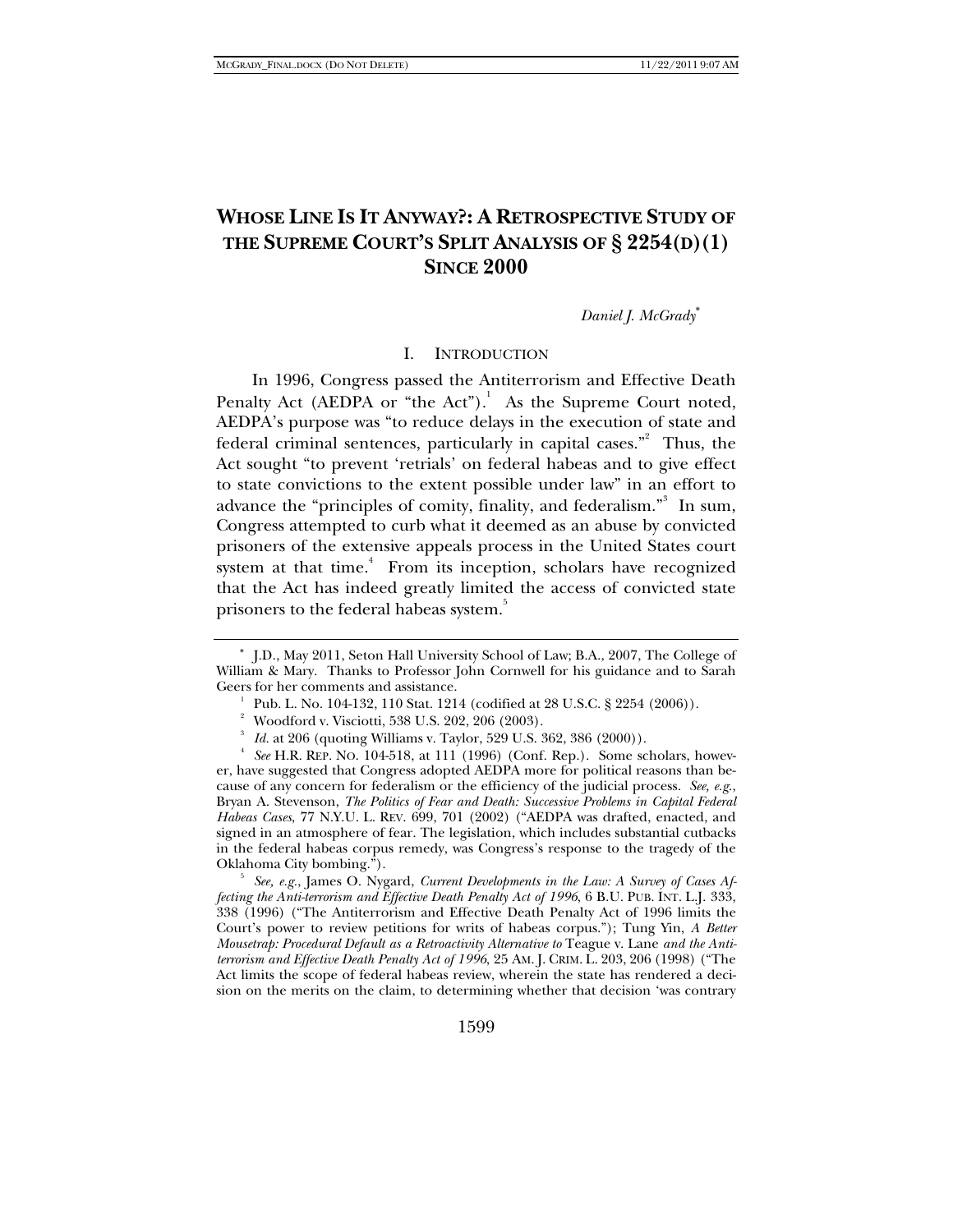Prior to AEDPA, federal habeas corpus courts reviewed "the petitioner's legal claims de novo in the strictest sense of that term."6 With respect to "questions of law or mixed questions of law and fact, the federal courts treated the petition as a wholly new complaint, which originated 'an independent civil suit' and deserved to be adjudicated 'from scratch.'"<sup>7</sup> AEDPA changed these norms in a number of ways. Perhaps the most significant alteration was  $\S 2254(d)(1)$ . The statute, in pertinent part, states the following:

(d) An application for a writ of habeas corpus on behalf of a person in custody pursuant to the judgment of a State court shall not be granted with respect to any claim that was adjudicated on the merits in State court proceedings unless the adjudication of the claim—

 (1) resulted in a decision that was *contrary to*, or involved an *unreasonable application of*, clearly established Federal law, as determined by the Supreme Court of the United States.<sup>8</sup>

First, note that the statute, by its terms, applies only to state-prisoner habeas corpus petitions.<sup>9</sup> As the provision suggests, the threshold question is whether a claim has been "adjudicated on the merits" at the state court level.<sup>10</sup> Yet even if this requirement is satisfied, the petitioner may not simply assert any and all issues that he or she has with the state court decision. To the contrary, for a federal court to grant the writ of habeas corpus under  $\S 2254(d)(1)$ , a petitioner must demonstrate that the state court decision was inconsistent with federal law. $11$ 

In the determination of this latter point, AEDPA drastically changed the preexisting habeas corpus process. The statute provides two requirements for establishing a reversible federal-law error. First, a federal court may only review federal-law claims, which the provision limits to "clearly established" precedents of the "Supreme Court of the United States."<sup>12</sup> Because federal courts formerly had a much broader body of law from which to draw when making decisions,<sup>13</sup>

to, or involved an unreasonable application of, clearly established Federal law, as determined by the Supreme Court of the United States.'").

 <sup>2</sup> RANDY HERTZ & JAMES S. LIEBMAN, FEDERAL HABEAS CORPUS PRACTICE AND PROCEDURE § 32.1 (5th ed. 2005). 7

 $^7$  *Id.* 

 $8\,$  28 U.S.C. § 2254(d)(1) (2006) (emphasis added).

<sup>9</sup> HERTZ & LIEBMAN, *supra* note 6, § 32.1. § 2254(d).

 $\int_{12}^{11} \frac{8}{5} 2254(d)(1).$ 

<sup>12</sup> *Id.*

<sup>13</sup> HERTZ & LIEBMAN, *supra* note 6, § 32.1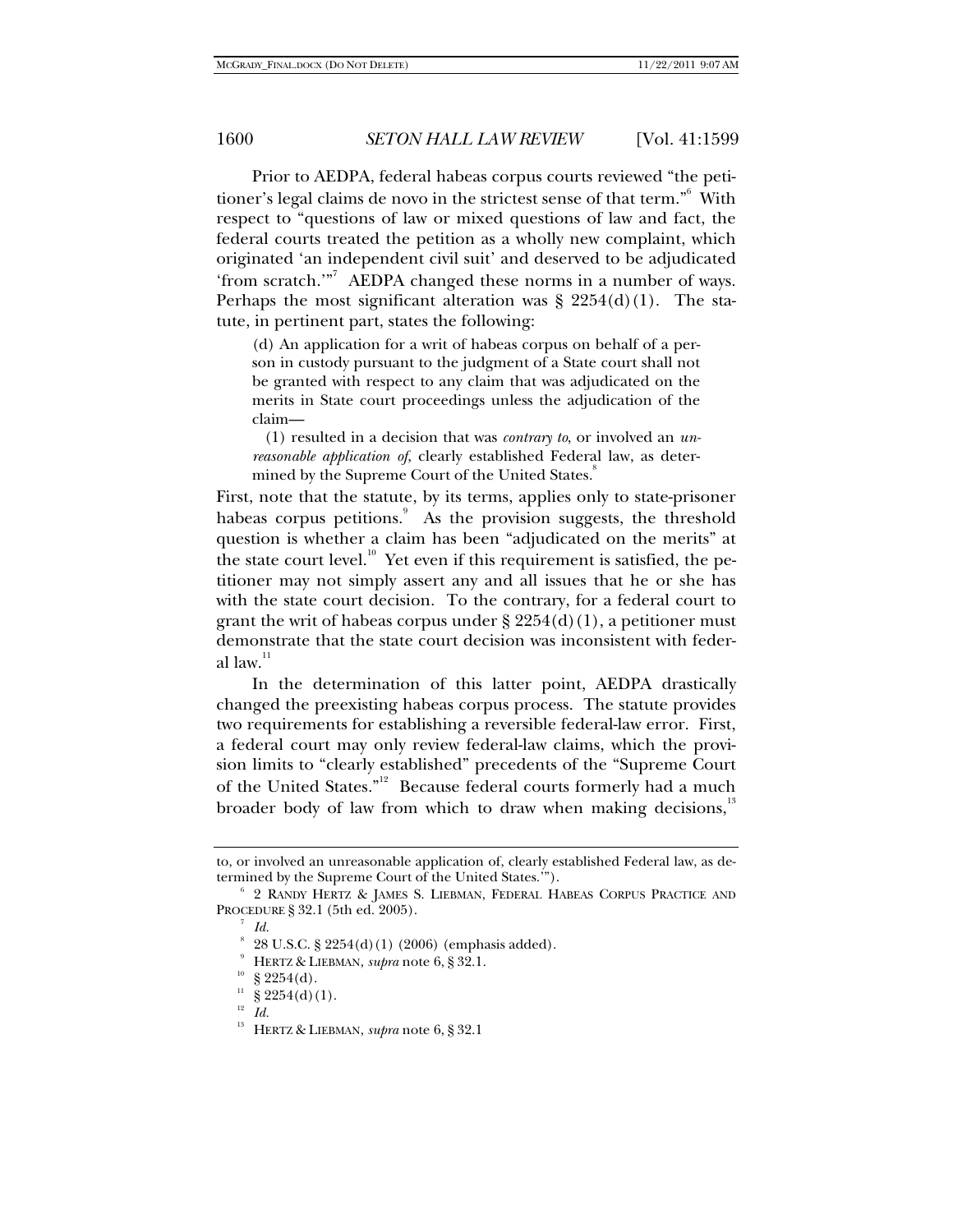review.

#### 2011] *COMMENT* 1601

Congress effectually reduced the potential grounds for habeas review. Second, the provision requires that a state decision be "contrary to, or involve[] an unreasonable application of" that clearly established law before a court may grant a habeas petition.<sup>14</sup> Thus, in addition to limiting the potential grounds for habeas review, Congress also altered the de novo standard of review of federal legal claims that existed prior to AEDPA. By restricting the reviewable "federal law" and adopting the more stringent "contrary to" and "unreasonable appli-

After years of difficulty for the circuit courts in interpreting §  $2254(d)(1)$ ,<sup>15</sup> in 2000 the Supreme Court issued a definitive statement in *Williams v. Taylor*,<sup>16</sup> which continues to be the governing law today. Essentially, *Williams* established that the "contrary to" and "unreasonable application" language in the statute formulated two different tests within the standard even though they are contained in the same sentence.<sup>17</sup> A decision is "contrary to" federal law when a state court applies the wrong federal law entirely.<sup>18</sup> By contrast, a state court unreasonably applies federal law when its application of the correct precedent is "objectively unreasonable."<sup>19</sup> The "contrary" to" test is typically, but not always, uncontroversial, because state courts usually will at least identify the correct federal law to apply.<sup>20</sup> Thus, the focus of this Comment is the "unreasonable application" test. Here, the *Williams* Court established its lasting legacy by insisting that an *incorrect* or *erroneous* application of federal law is different

cation" language, AEDPA radically diminished the scope of federal

Until 1989 . . . federal courts could adjudicate the prisoner's "complaint" on the basis of legal principles that were not even in existence at the time the state ruled. And until AEDPA was passed, federal courts could adjudicate the complaint on the basis of legal principles that had never become binding on state courts, i.e., on the basis of federal circuit law developed in the absence of any controlling Supreme Court law on point.

*Id.*

- $\frac{14}{15}$  *Id.*
- <sup>15</sup> See infra note 64.<br><sup>16</sup> 529 U.S. 362 (2000).<br><sup>17</sup> Id. at 404–05.
- 
- 
- 
- 

<sup>&</sup>lt;sup>18</sup> *See id.* at 405–06.<br><sup>19</sup> *Id.* at 409.<br><sup>20</sup> An example of how the "contrary to" test operates can be found in *Williams* itself. Justice O'Connor held that the Virginia Supreme Court's decision was "contrary to" clearly established federal law because the state court applied *Lockhart v. Fretwell*, 506 U.S. 364 (1993), instead of *Strickland v. Washington*, 466 U.S. 668 (1984). *Williams*, 529 U.S. at 413–14 (O'Connor, J., concurring).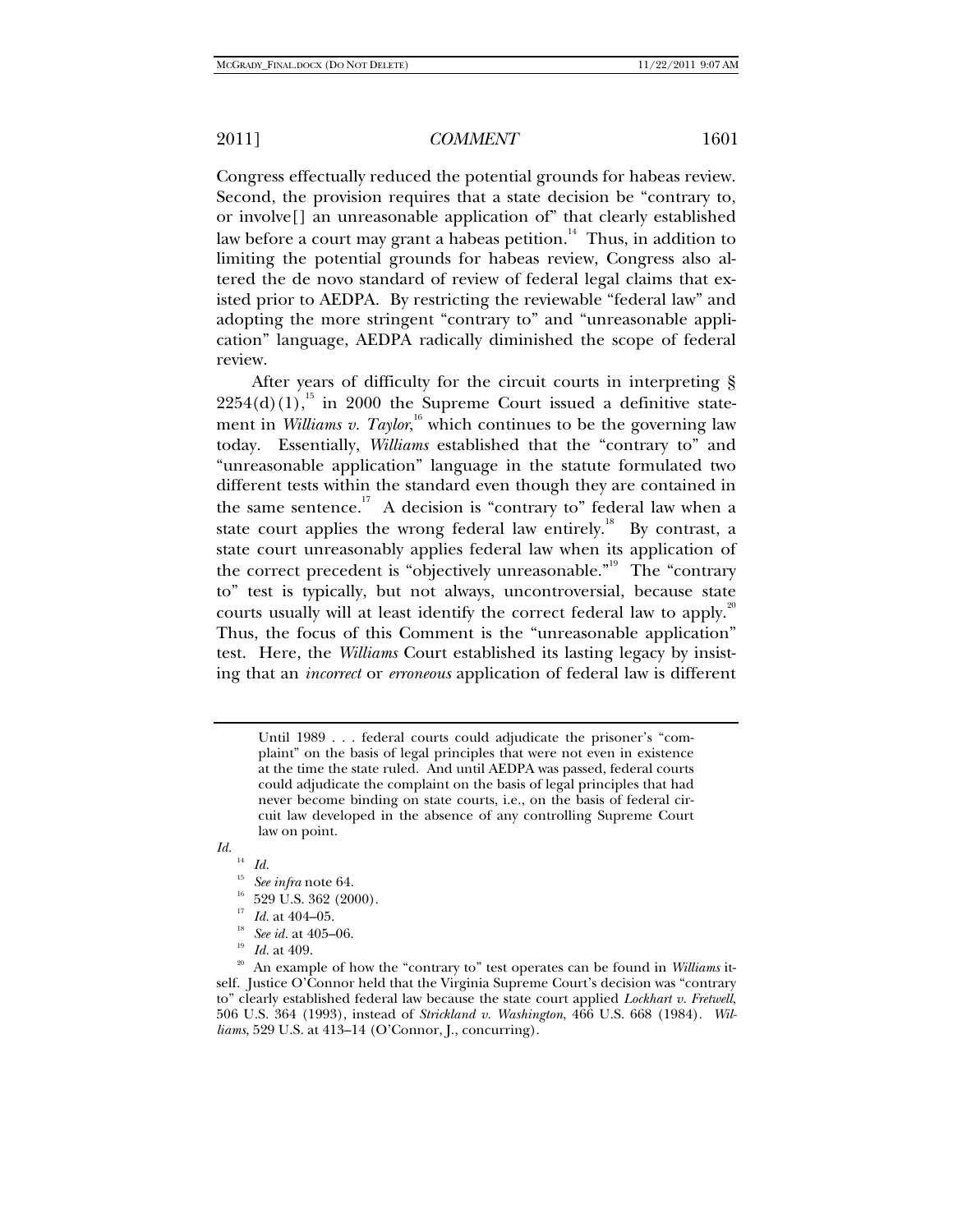from an *objectively unreasonable* application of that law.<sup>21</sup> Accordingly, *Williams* cemented a notion that had existed, albeit tenuously, since the adoption of AEDPA: even if a federal court believes in its independent judgment that a state-court decision applied federal law incorrectly, it must deny a petition for habeas corpus so long as the decision was "objectively reasonable."<sup>22</sup>

The interpretative gap between *incorrect* and *unreasonable* has been the subject of many Supreme Court decisions since 2000. Because this Comment focuses exclusively on the application of §  $2254(d)(1)$  to capital punishment cases, its analysis is necessarily limited to decisions involving capital sentences. $^{23}$  In this context, the results are staggering. The so-called conservative bloc of the Court, which at various times has consisted of Justices Scalia, Rehnquist, Thomas, Roberts, and Alito, has found a state-court decision to be an "unreasonable application" of federal law in only  $4-14\%$  of cases.  $24$ By contrast, Justices Ginsburg, Breyer, and Stevens—the so-called liberal bloc of the Court—have found the states' decisions to be an "unreasonable application" of the law  $53-64\%$  of the time.<sup>25</sup> A review of the Court's cases interpreting  $\S 2254(d)(1)$  in the capital context also reveals that the decisions in this area are often split five-to-four, with the holdings hinging solely on the analyses of Justices Kennedy and O'Connor.<sup>26</sup> The latter two justices have applied a more genuine yet entirely undefined—standard in reaching their conclusions.<sup>27</sup>

A retrospective analysis of the Court's decisions since *Williams v. Taylor* demonstrates that the two sides of the Court are not merely disagreeing over the application of the present standard; they are actually applying two completely different standards. The conservative bloc, to whom I refer throughout this Comment as the "blind deference camp," has blindly deferred to the state court's interpretation of federal law.<sup>28</sup> On the other hand, the more liberal justices, to whom I refer throughout this Comment as the "de novo camp," have

<sup>&</sup>lt;sup>21</sup> *Id.* at 412.<br><sup>22</sup> See infra Part II.B.<br><sup>23</sup> Contrary to what its name suggests, the AEDPA is not exclusively limited to capital cases. For purposes of this Comment—in the interest of clarity and brevity, and also because I view the results in capital cases to be particularly troublesome—I have elected to restrict my focus accordingly. 24 *See infra* Part IV.A. 25 *See infra* Part IV.A. 26 *See infra* Part V.A. 27 *See infra* Part V.A. 28 *See infra* Part IV.A.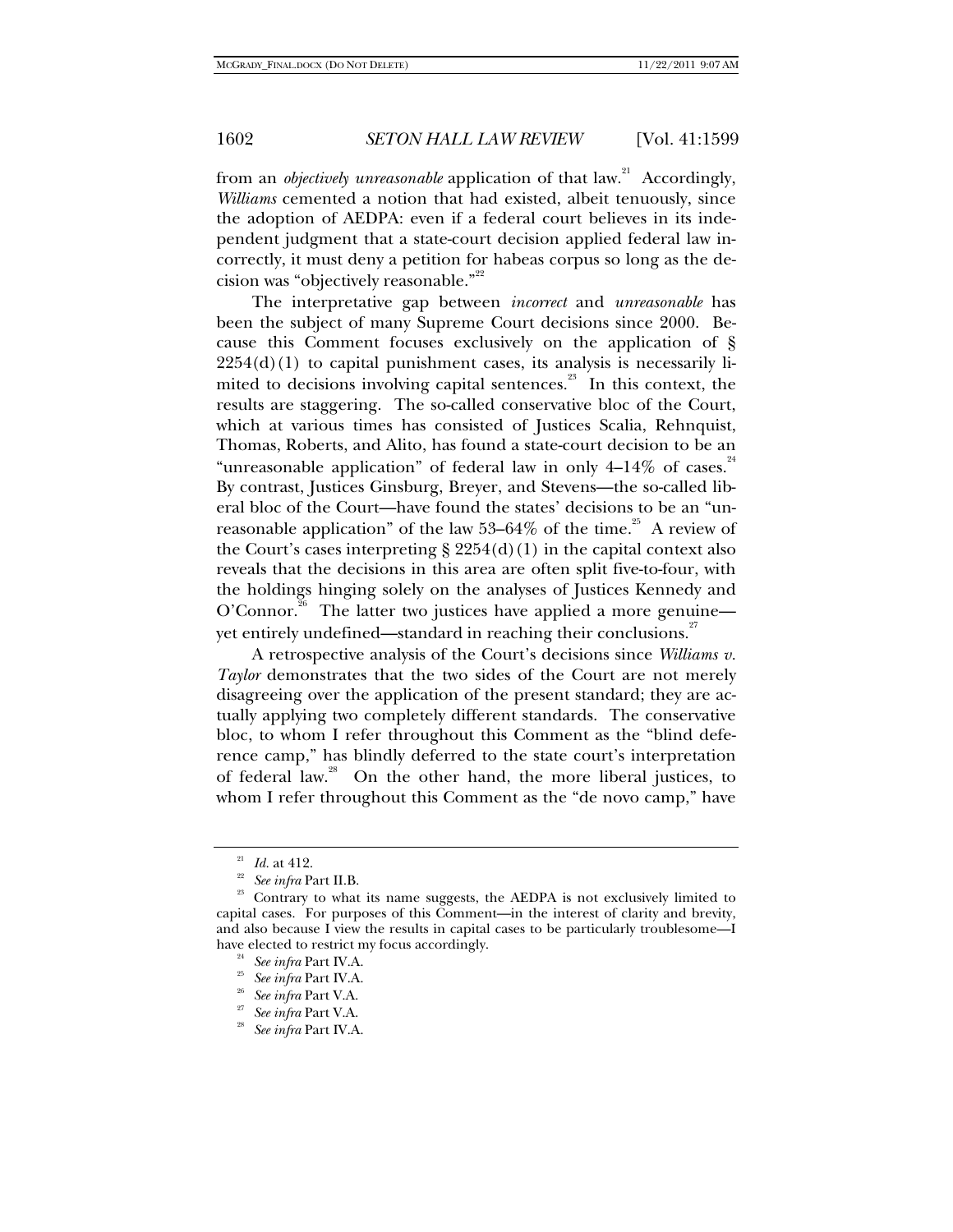applied de novo review akin to what was in place prior to AEDPA.<sup>29</sup> This separation between the two blocs is stark and evidences three critical problems stemming from the provision as it has been applied since *Williams v. Taylor*.

First, several cases with similar facts have led to inconsistent results. Often split five-to-four, such decisions demonstrate that the standard has become arbitrary with results hinging on which camp Justices Kennedy and O'Connor aligned with in a particular case.<sup>30</sup> The second issue flows from the first: namely, the provision fails to provide petitioners with the proper notice of what is required to challenge a state decision.<sup>31</sup> Finally, and most importantly, the inconsistent standard is dangerous because the differences in opinion regarding the provision in capital cases result in life-or-death consequences.<sup>32</sup> Given these considerations and the fact that federal courts are generally in a better position to evaluate federal law than the state courts where these claims originate, the Supreme Court should at the very least define the standard by which "reasonableness" is to be judged. Yet it seems that the optimal solution to the current dilemma is a congressional revision of the statue creating a new exception: in capital cases, federal law claims should be reviewed as they were prior to AEDPA—de novo.<sup>33</sup>

Part II of this comment will outline habeas corpus procedure as it existed prior to AEDPA, as well as the legislative concerns that led to its adoption. Part III will discuss the *Williams v. Taylor* standard and how it changed the existing interpretations of  $\S 2254(d)(1)$ . Part IV will provide an overview of how the Supreme Court has interpreted the provision since 2000 and identify the wide and problematic split between liberal and conservative justices over the meaning of  $\S 2254(d)(1)$ . Part V will analyze the three main problems with the Court's split analysis: namely, that the standard has become arbitrary, that it fails to provide proper notice, and that it is dangerous in the context of life-or-death consequences. Part VI will propose potential solutions and explain why a balancing of the relevant harms weighs in favor of altering the statute to provide a de novo standard of review.

<sup>&</sup>lt;sup>29</sup> See infra Part IV.A.<br><sup>30</sup> See infra Part V.A.<br><sup>31</sup> See infra Part V.C.<br><sup>32</sup> See infra Part V.C. <sup>33</sup> Recognizing the unique concerns involved with capital punishment is not unprecedented. *See, e.g.*, *Death Penalty Is Repealed in New Mexico*, N.Y. TIMES, Mar. 18, 2009, at A16 (explaining that fifteen states have now barred the death penalty).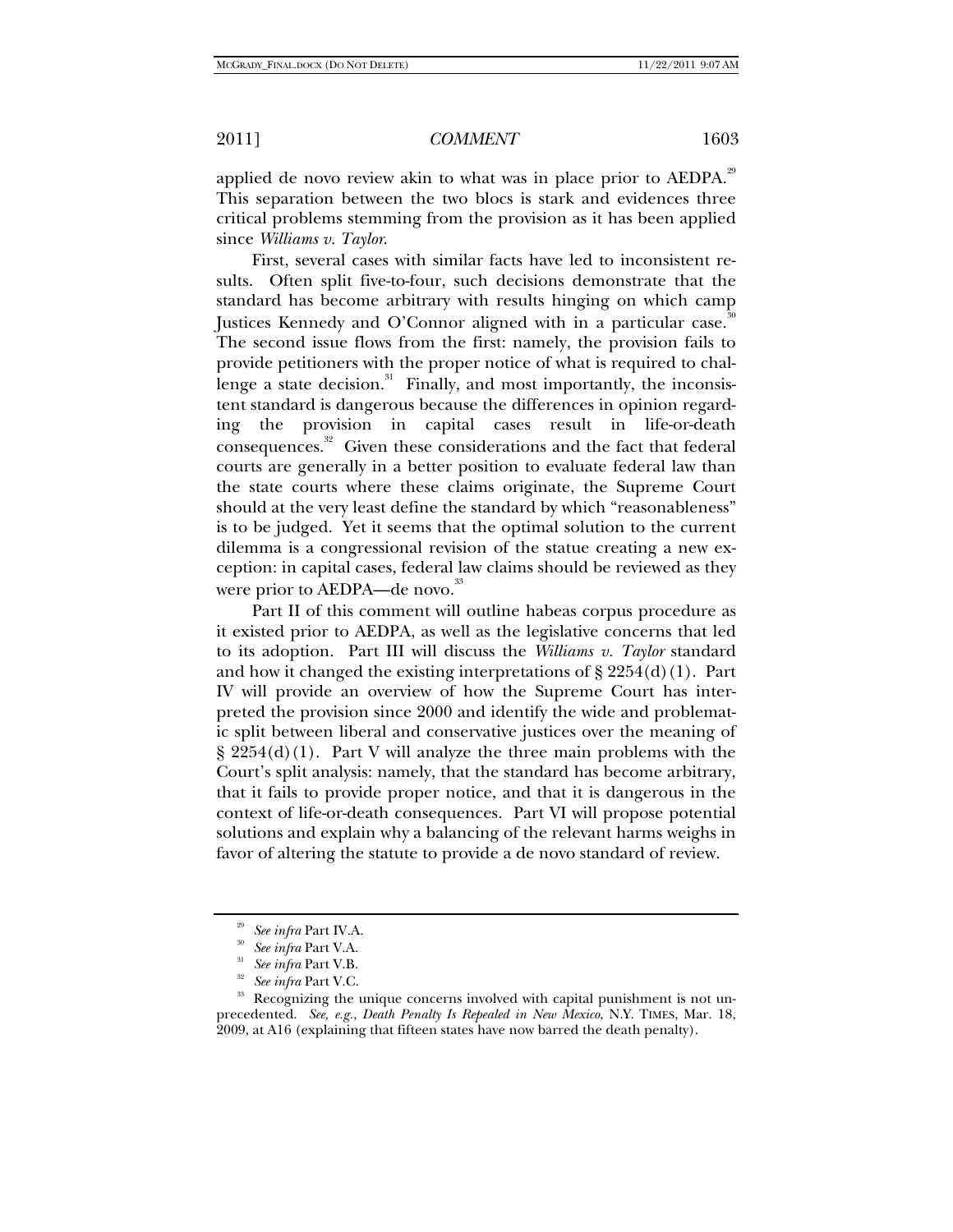## II. HABEAS CORPUS PROCEDURE PRIOR TO AEDPA AND LEGISLATIVE **HISTORY**

#### *A. Habeas Prior to AEDPA*

The writ of habeas corpus derives from English common law. In England, the writ established a system enabling convicted prisoners to contest illegal imprisonments.<sup>34</sup> The United States acknowledged the writ in its Constitution, which states that "the writ of habeas corpus shall not be suspended, unless when in cases of rebellion or invasion the public safety may require it."<sup>35</sup> In 1867, Congress extended the writ of habeas corpus to state prisoners via the Habeas Corpus Act; however, the act disallowed claims alleging violations of state law and restricted federal habeas to claims stating a federal-law violation.<sup>36</sup> Thus, grant of the writ in federal court has always required a petitioner to demonstrate that he was being held in "custody in violation of the Constitution or laws or treaties of the United States."<sup>37</sup> Given this, a federal court will not grant the writ of habeas corpus where there has been an error in the application of state law.<sup>38</sup> Accordingly, the "vast majority of habeas corpus petitions by state prisoners allege a violation of the constitution."<sup>39</sup>

As discussed earlier, prior to AEDPA, the courts were permitted to find that convicted state prisoners were being held "in violation of the Constitution or laws or treaties of the United States" where a lower court applied federal law *incorrectly*.<sup>40</sup> An example of the Supreme Court's application of de novo review to federal law claims prior to AEDPA is *Burger v. Kemp*, where the Court affirmed the denial of a writ of habeas corpus to a petitioner claiming ineffective counsel.<sup>41</sup> In that case, a Georgia jury sentenced petitioner Burger to death for murder.<sup> $42$ </sup> Burger claimed that his counsel was ineffective because (1) a conflict of interest existed when his counsel's partners represented his co-indictees, and (2) his counsel failed to "develop and present

 $^{34}$  MARK E. CAMMACK & NORMAN M. GARLAND, ADVANCED CRIMINAL PROCEDURE IN A NUTSHELL 483 (2d ed. 2006).

<sup>A</sup> NUTSHELL 483 (2d ed. 2006). 35 U.S. CONST. art. I, § 9, cl. 2. 36 The Habeas Corpus Act of 1867, ch. 28, 14 Stat. 385 (current version at 28 U.S.C. § 2241); *see also* CAMMACK & GARLAND, *supra* note 34, at 483.<br><sup>37</sup> CAMMACK & GARLAND, *supra* note 34, at 483.<br><sup>38</sup> *Id.* at 487.<br>*39 Id.* 

<sup>&</sup>lt;sup>40</sup> See supra notes 6–7 and accompanying text.<br><sup>41</sup> 483 U.S. 776 (1987).

<sup>42</sup> *Id.* at 777.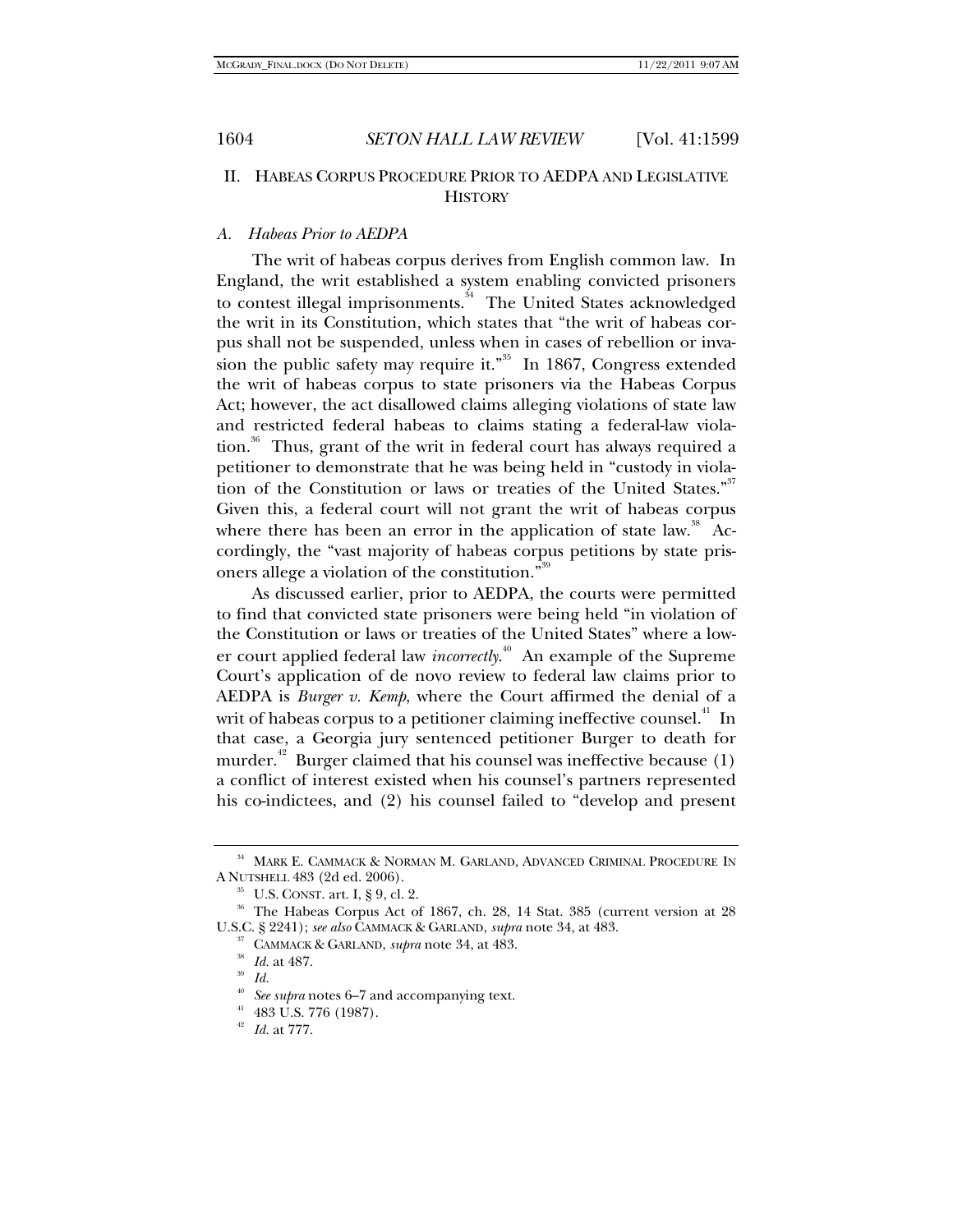mitigating evidence" at the sentencing hearings.<sup>43</sup> While the Court rightly deferred to the lower courts' *factual* findings, it applied those facts de novo with respect to the federal *legal* claims. The Court reasoned that the *Strickland* standard,<sup>44</sup> as it is laid out, requires deference to counsel's decisions.<sup>45</sup> Then, the majority directly evaluated the evidence presented of Burger's troublesome circumstances and came to an independent legal judgment that Burger had not shown that, "in light of all the circumstances, the identified acts or omissions [of counsel] were outside the wide range of professionally competent assistance. $n_{\text{46}}$  The Court did not base the holding on the "objective" reasonability" of the state court's application of federal law regarding ineffective assistance of counsel; rather, the Court simply believed that the state court did not apply the *Strickland* standard incorrectly. As *Burger v. Kemp* illustrates, federal courts possessed considerable flexibility in evaluating federal law claims prior to AEDPA.

#### *B. Legislative History*

In the wake of the Oklahoma City bombing, some lawmakers began to view the flexibility of the habeas corpus law as an enabling device for convicted prisoners to delay their sentences.<sup> $47$ </sup> If courts reviewed every claim de novo, they feared, then the extensive appeals

 $\stackrel{43}{4}$  *Id.* at 788. <br><sup>44</sup> The *Strickland* standard states the following:

A convicted defendant's claim that counsel's assistance was so defective as to require reversal of a conviction or death sentence has two components. First, the defendant must show that counsel's performance was deficient. This requires showing that counsel made errors so serious that counsel was not functioning as the "counsel" guaranteed the defendant by the Sixth Amendment. Second, the defendant must show that the deficient performance prejudiced the defense. This requires showing that counsel's errors were so serious as to deprive the defendant of a fair trial, a trial whose result is reliable. Unless a defendant makes both showings, it cannot be said that the conviction or death sentence resulted from a breakdown in the adversary process that renders the result unreliable.

Strickland v. Washington, 466 U.S. 668, 687 (1984). 45 This use of deference should not be confused with the level of review federal courts apply to this standard. In other words, at that time federal courts were re-

<sup>&</sup>lt;sup>46</sup> *Burger*, 483 U.S. at 795.<br><sup>47</sup> *See* H.R. REP. No. 104-518, at 111 (1996) (Conf. Rep.); 142 CONG. REC. S3454, 3463 (daily ed. April 17, 1996) (statement of Sen. Bradley); *see also* Stevenson, *supra*  note 4, at 704.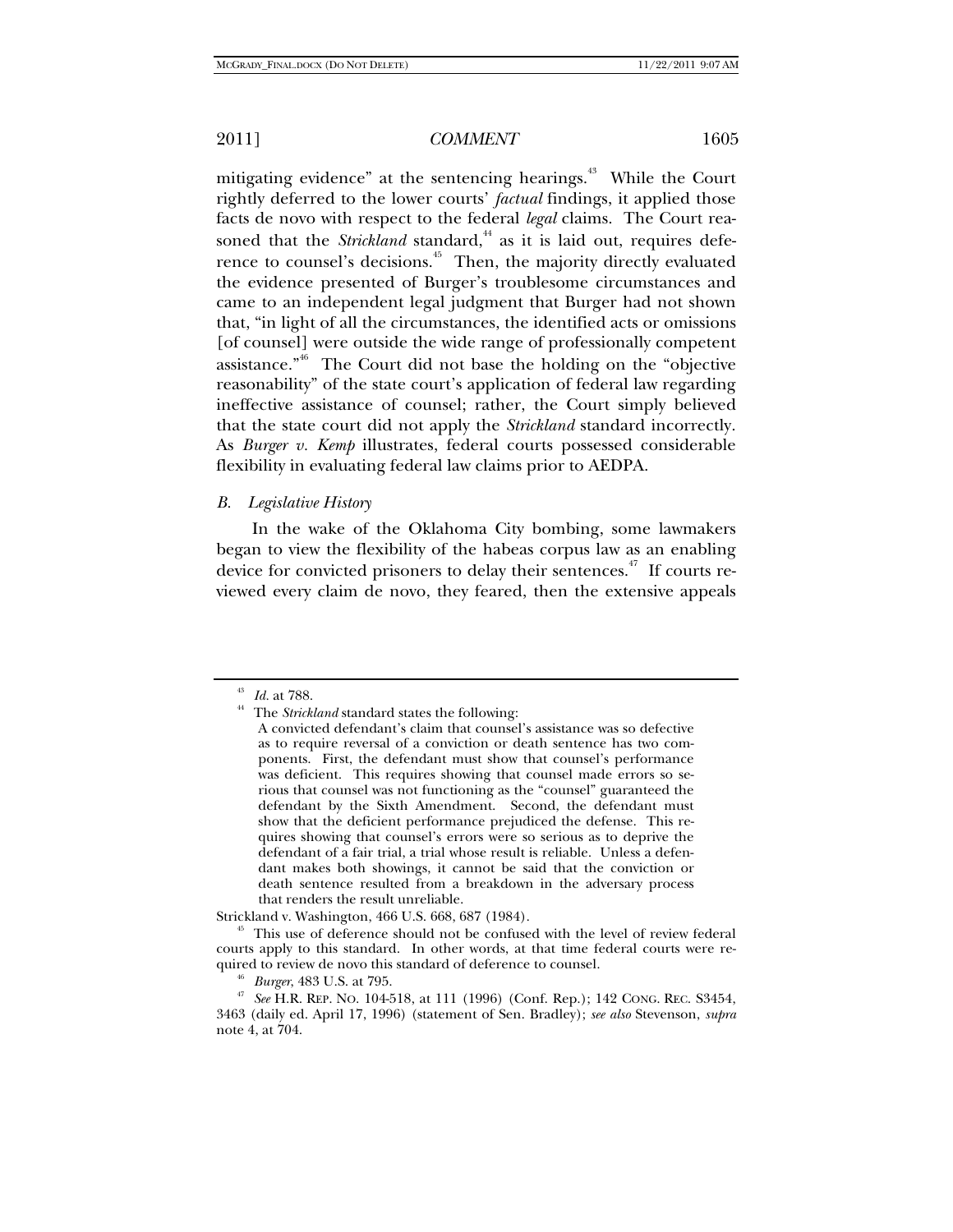process in the United States would result in endless "retrials."<sup>48</sup> Seeking to finalize punishments and accord proper respect for state decisions, congressional representatives debated the best mechanism to accomplish their goals. Congress, through  $\S 2254(d)(1)$ , ultimately decided to restrict the reviewable federal law and heighten the degree of incorrectness required to overturn a state level decision.

The legislative history of the Act reveals the intentions and concerns of the authors of § 2254(d)(1).<sup>49</sup> Several members of Congress worried that federal courts would interpret the "unreasonable application" language as establishing a "wrong-but-reasonable standard."<sup>50</sup> For example, Senator Patrick Moynihan, a critic of the statute, warned, "We are about to enact a statute which would hold that constitutional protections do not exist unless they have been unreasonably violated, an idea that would have confounded the framers. Thus we introduce a virus that will surely spread throughout our system of laws."<sup>51</sup> Senator Edward Kennedy's concerns were even more pointed. He interpreted the statute as requiring federal courts to  $\frac{1}{2}$  simply "defer" to state-level decisions.<sup>52</sup> In short, members of Congress predicted that incorrect applications of federal law would be protected behind the shield of "unreasonableness," which would render even some patently wrong decisions unreviewable under habeas procedure. In this way, some congressional representatives were concerned—and as subsequent cases would show, rightly concerned—that AEDPA "would prevent federal courts from granting habeas petitions when a state court decision was wrong as a matter of federal law, but nonetheless reasonable (under some undisclosed construction of that term)."<sup>53</sup> This last point indicates that it was not

<sup>48</sup> *See* H.R. REP. NO. 104-518, at 111 (1996) (Conf. Rep.); 142 CONG. REC. S3454, 3463 (daily ed. April 17, 1996) (statement of Sen. Bradley); *see also* Stevenson, *supra*  note 4, at 704.

<sup>&</sup>lt;sup>49</sup> As an aside, the Bill passed 91–8–1 in the Senate and 293–133–7 in the House of Representatives. 142 CONG. REC. S3454 (daily ed. April 17, 1996); 142 CONG. REC. H3618 (daily ed. April 18, 1996). 50 *See infra* notes 51–57 and accompanying text; *see also* Allan Ides, *Habeas Stan-*

dards of Review Under 28 U.S.C. § 2254(d)(1): A Commentary on Statutory Text and Su-<br>preme Court Precedent, 60 WASH. & LEE L. REV. 677, 693 (2003).

<sup>&</sup>lt;sup>51</sup> 142 Cong. Rec. S3438 (daily ed. April 17, 1996) (statement of Sen. Moynihan); *see also* Ides, *supra* note 50, at 693 n.29.

<sup>&</sup>lt;sup>52</sup> 142 CONG. REC. S3458 (daily ed. April 17, 1996) (statement of Sen. Kennedy) ("[T]he proposal would unwisely require Federal courts to defer to State courts on issues of Federal constitutional law. A Federal court could not grant a writ habeas corpus based on Federal constitutional claims, unless the State court's judgment was 'an unreasonable application of Federal law.'"). 53 Ides, *supra* note 50, at 693.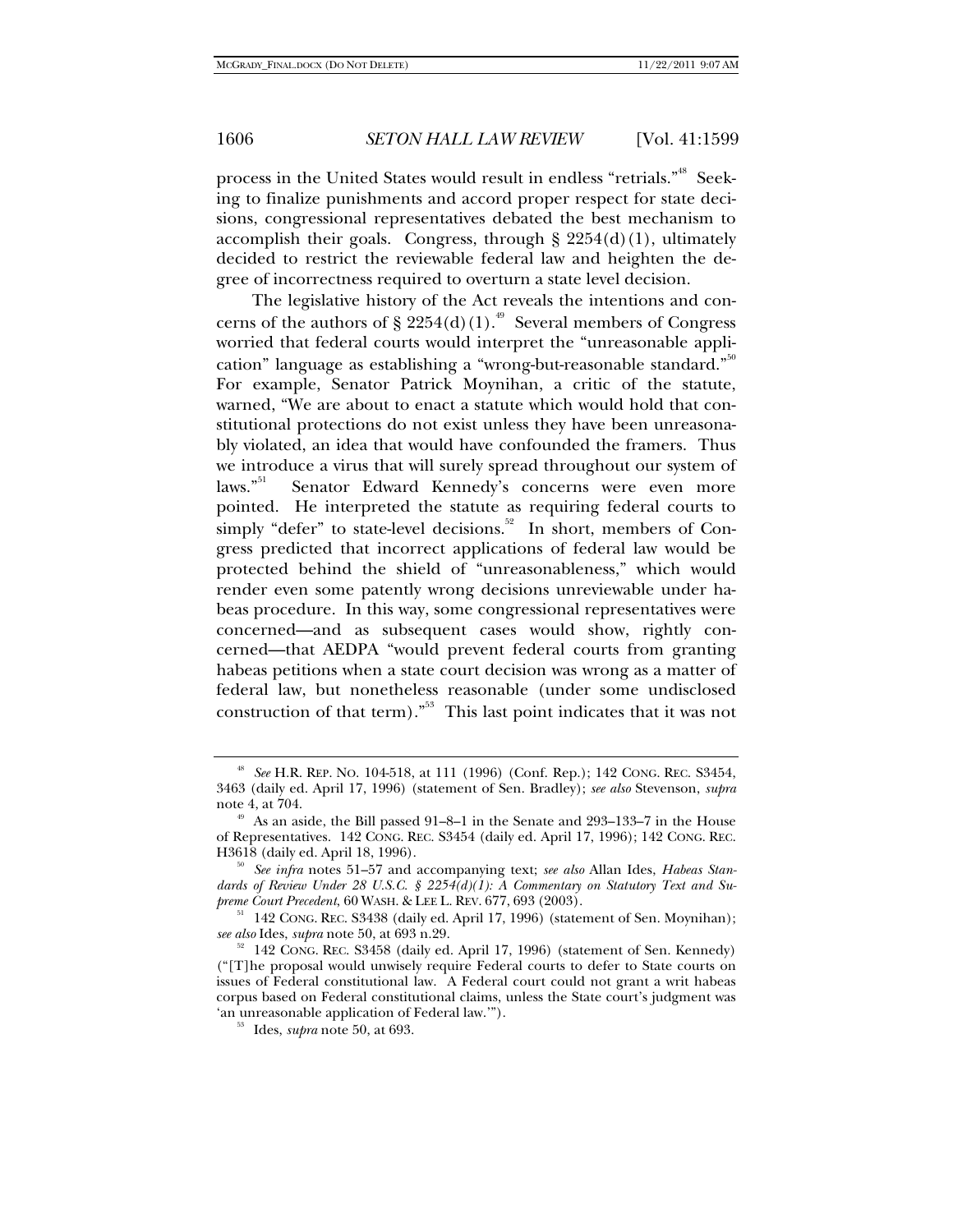only the standard of "reasonableness" that troubled critics, but the potential danger arising from the fact that the standard was "undefined."

Even the supporters of AEDPA spurned a wrong-but-reasonable interpretation of § 2254(d)(1).<sup>54</sup> For example, Senator Joseph Biden identified the potential difficulties implicated by a "wrong-butreasonable" approach:

[T]he bill seems to allow an exception to the general rule [against granting habeas] but one that is likely to be illusory because a claim can be granted only if the State court's application of Federal law to the facts [is] not merely wrong but unreasonable. This is an extraordinar[ily] deferential standard to the State courts, and I believe it is an inappropriate one. It puts the Federal courts in the difficult position of evaluating the reasonableness of a State court judge rather than simply deciding whether or not he correctly applied the law, not whether he did it reasonably. You can have a reasonable mistake. They could reasonably conclude that on a constitutional provision, it should not apply, when in fact the Supreme Court would rule it must apply.

Senator Arlen Specter, a cosponsor of the bill, stated that he was "not entirely comfortable" with the "unreasonable application" standard but he ultimately concluded "that the standard in the bill will allow Federal courts sufficient discretion to ensure that convictions in State court have been obtained in conformity with the Constitution."<sup>56</sup> Senator Orin Hatch, also a cosponsor of the bill, rebutted concerns over the "wrong-but-reasonable" loophole by arguing that the standard "enables the Federal court to overturn State court positions that clearly contravene Federal law. It further allows the Federal courts to review State court decisions that *improperly apply* clearly established Federal law."<sup>57</sup> Senator Hatch's use of the term "improperly" instead of "unreasonably" suggests that even he, as a supporter, was using the terms interchangeably. This seems curiously close to equating "incorrect" with "unreasonable," an interpretation that the *Williams v.*   $Taylor$  decision would later expressly reject.<sup>38</sup>

<sup>54</sup> *Id.* at 694. 55 141 CONG. REC. S7842 (daily ed. June 7, 1995) (statement of Sen. Biden); *see* 

<sup>&</sup>lt;sup>56</sup> 142 CONG. REC. S3472 (daily ed. April 17, 1996) (statement of Sen. Specter); *see also* Ides, *supra* note 50, at 695.

<sup>&</sup>lt;sup>57</sup> 141 CONG. REC. S7846 (daily ed. June 7, 1995) (statement of Sen. Hatch) (em-<br>phasis added); *see also* Ides, *supra* note 50, at 695.

<sup>&</sup>lt;sup>58</sup> See infra note 79. Other congressional representatives were even more explicit about equating "incorrect" with "unreasonable." *See, e.g.*, 142 CONG. REC. S3465 (daily ed. April, 17, 1996) (statement of Sen. Levin) ("I believe the courts will conclude,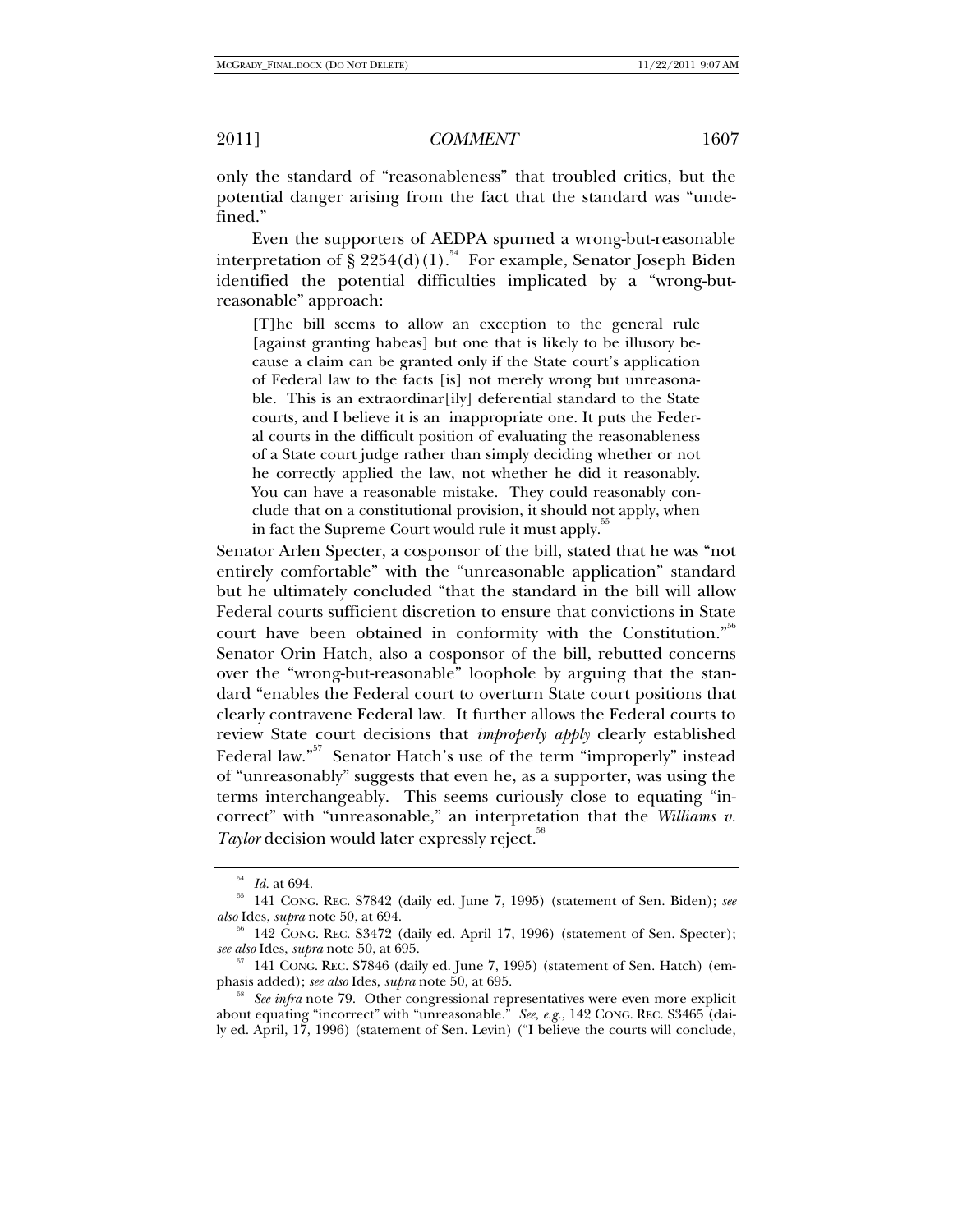Moreover, even President Clinton acknowledged the danger of allowing federal courts to defer to state decisions involving federal law. Upon signing the law, the President released the following statement: "I have signed this bill because I am confident that the Federal courts will interpret these provisions to preserve *independent review* of Federal legal claims and the bedrock constitutional principle of an independent judiciary."<sup>59</sup> Therefore, as Professor Ides has argued, "to the extent that the legislative history is informative, it reveals some concern that the 'unreasonable application' standard of review might be read to preclude federal court review of a state court decision that could be described as wrong-but-reasonable.<sup>"<sup>60</sup> Yet if §</sup>  $2254(d)(1)$  is unclear regarding "the scope of the review power embodied in the 'unreasonable application' principle, the . . . legislative history seems to establish . . . that such a radically innovative wrongbut-reasonable standard has *no legitimate place within the sphere of interpretive possibilities*."<sup>61</sup>

After considering this legislative history, one wonders what these same members of Congress would have thought if they could have foreseen the holdings in later cases, such as *Woodford v. Visciotti*<sup> $52$ </sup> and Early v. Packer.<sup>63</sup> Both opinions explicitly endorsed the "wrong-butreasonable" interpretation of the statute. While the holdings undoubtedly conflict with the aforementioned congressional sentiments, Congress has yet to modify the statute to make it absolutely clear that such interpretations are incorrect. The Court is not obli-

as they should, that a constitutional error cannot be reasonable and that if a State court decision is wrong, it must necessarily be unreasonable.").

<sup>&</sup>lt;sup>59</sup> Statement on Signing the Antiterrorism and Effective Death Penalty Act of 1996, 32 WEEKLY COMP. PRES. DOC. 719 (April 26, 1996) (emphasis added), *available at* http://clinton6.nara.gov/1996/04/1996-04-24-president-statement-on-

antiterrorism-bill-signing.html.<br><sup>60</sup> *See* Ides, *infra* note 50, at 697.<br><sup>61</sup> *Id.* (emphasis added).<br><sup>62</sup> 537 U.S. 19 (2002). The Court reversed a grant of habeas relief in a per curiam decision. *Id.* at 20. The majority held that even if the state court was wrong, it is not enough to convince a federal habeas court that, in its independent judgment, the state-court decision applied *Strickland* incorrectly. *Id.* at 27. Note that while this per curiam decision appears lopsided, it is only because the case involved a denial of habeas corpus rights. When the independent judgment of the rest of the Court aligns with the conservative bloc's blind deference to the state court, lopsided results will sometimes emerge. This, however, is not proof that the different sects of the

court are applying the same standard.<br><sup>63</sup> 537 U.S. 3 (2002). The Court reversed a grant of habeas relief in a per curiam decision. *Id.* at 4. Even if the Court agreed with the Ninth Circuit majority that there was jury coercion here, the Court stated that "it is at least reasonable to conclude that there was not, which means that the state court's determination to that effect must stand." *Id.* at 11.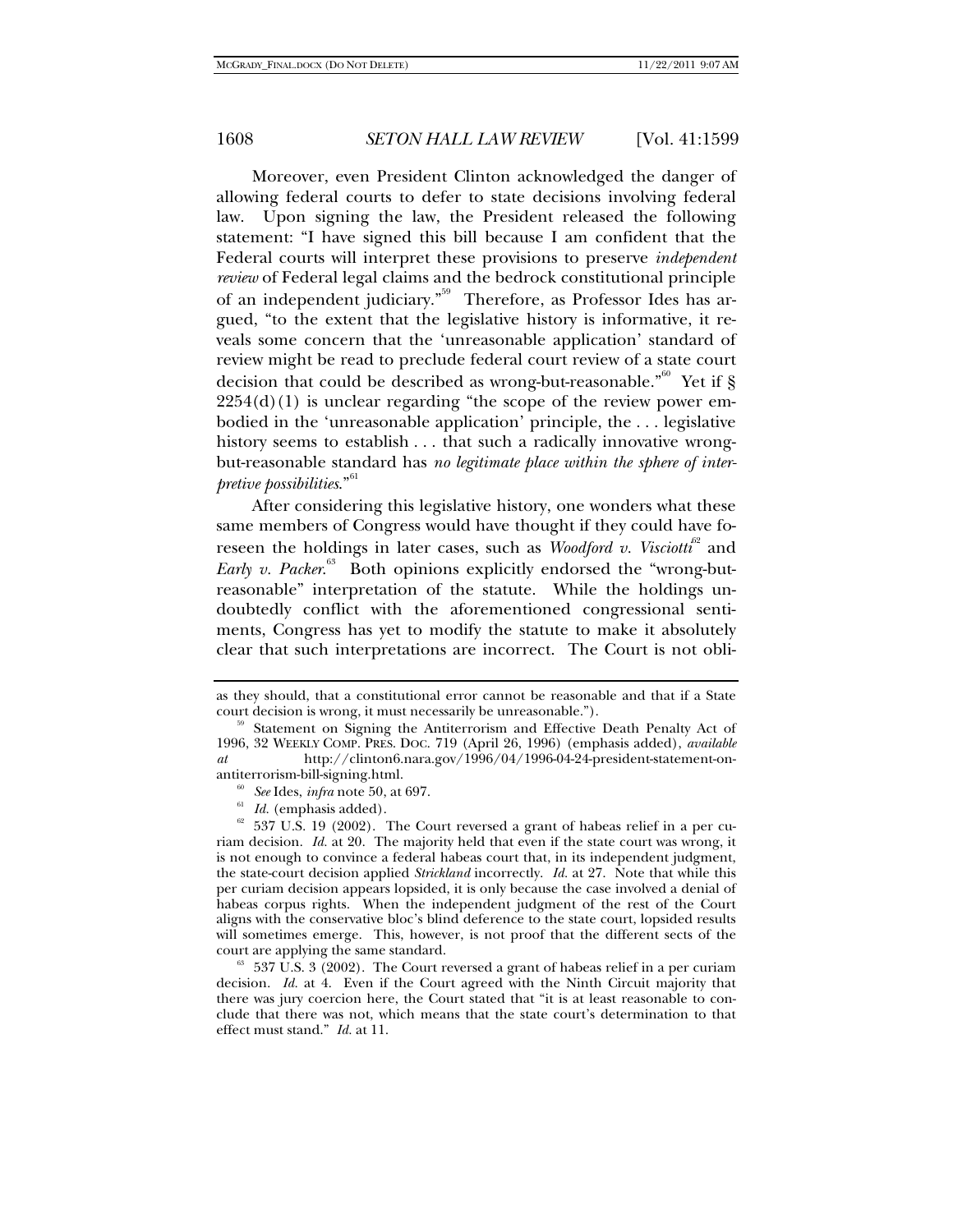gated to follow the legislative history of an Act of Congress; rather, the Court is required to apply its interpretation of the statute as written. Thus, if Congress disagrees with decisions interpreting §  $2254(d)(1)$  as allowing a wrong-but-reasonable standard of review, it has a responsibility to amend the statute to correct such a misapplication. Instead, Congress remains silent.

#### III. THE *WILLIAMS V. TAYLOR* INTERPRETATION OF § 2254(D)(1)

Prior to 2000, the circuit courts disagreed over the proper application of the "contrary to" and "unreasonable application" language of § 2254(d)(1).<sup>64</sup> In *Williams v. Taylor*, <sup>65</sup> a shifting majority of the Court construed  $\S 2254(d)(1)$ , and the Court's interpretation of the statute remains good law today. The majority granted the petition for habeas corpus and held that the state court's decision that defendant's counsel was effective was both "contrary to" and an "unreasonable application of" the Supreme Court's decisions interpreting the Sixth Amendment.<sup>66</sup> In *Williams*, the Court identified its decision in

 $64$  Hertz & Liebman described the circuit split as follows:

Three circuits—the 5th, 7th, and 11th—treated Congress' bifurcation of section  $2254(d)(1)$  as signaling an intention to apply the 'contrary to . . . law' clause to questions of law and the (in their view) extremely deferential 'unreasonable application of . . . law' clause to mixed questions of law and fact. The 1st, 3d, and 8th Circuits viewed the two clauses of section  $2254(d)(1)$  as calling for a two-step inquiry, in which the reviewing court first determined whether the Supreme Court had already developed a legal standard to 'govern' claims of the sort raised in the habeas corpus application; cases coming within such a standard were subject to the 'contrary to . . . law' clause, leaving other cases subject to the 'unreasonable application . . . of law' clause. The 4th Circuit employed an approach similar to that of the 1st, 3d, and 8th Circuits but diverged from those circuits by applying more restrictive criteria for gauging the existence of a 'governing' precedent and for assessing whether an application of law was 'unreasonable.' Attempting to navigate between these various approaches, the 6th Circuit deemed one formulation (the 1st Circuit's) to be the measure of an aggregate of two other formulations (the 4th and 5th Circuits'). The remaining four circuits . . . did not adopt a definitive construction of the statute, allowing individual panels to apply apparently inconsistent standards.

HERTZ & LIEBMAN, *supra* note 6, at § 32.3.<br><sup>65</sup> 529 U.S. 362 (2000). The decision was six-to-three, with Justice O'Connor and Justice Stevens authoring separate sections that comprised the opinion of the Court. *Id.* at 367, 399. With regard to the result, Justices O'Connor, Kennedy, Ginsburg, Breyer, Souter, and Stevens reversed the denial of the petition. *Id.* Justices Scalia, Rehnquist, and Thomas comprised the dissent and concluded that the denial of the petition was proper. *Id.* at 416 (Rehnquist, J., dissenting). 66 *Id.* at 413 (O'Connor, J., concurring).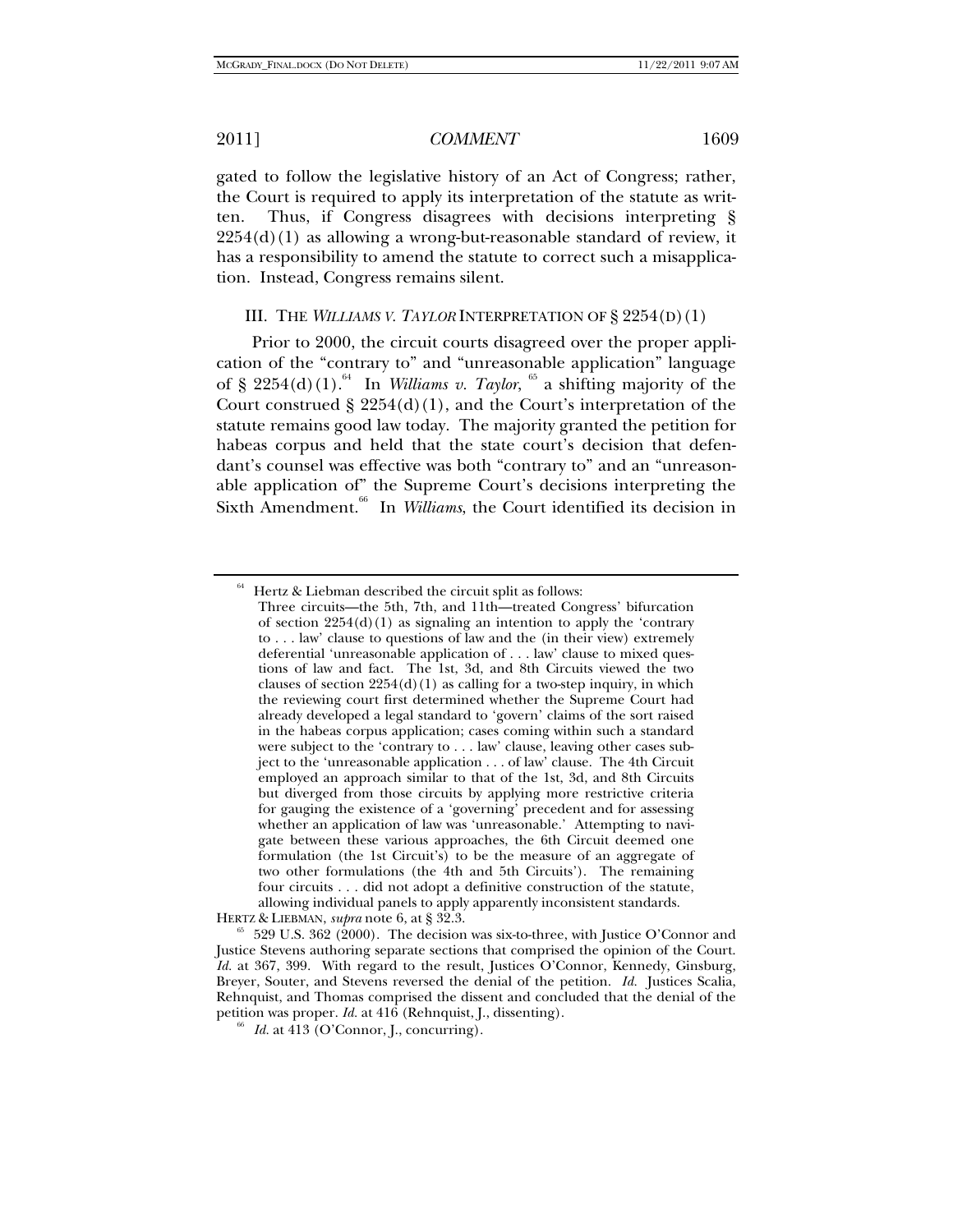*Strickland* $\delta$ <sup>7</sup> as the "clearly established federal law" and contended that the state court's finding with respect to the counsel's failure to present adequate mitigating evidence of defendant's background and abuse as a child was "objectively unreasonable."<sup>68</sup>

More important than its particular facts, however, is *Williams*'s discussion of the "contrary to" and "unreasonable application" tests of  $\S$  2254(d)(1). With respect to these issues, Justice O'Connor's analysis is the governing opinion.<sup>69</sup> First, Justice O'Connor's construction provided that a state court decision is "contrary to . . . clearly established Supreme Court ... law" under  $\S$  2254(d)(1) if the "state court's decision . . . is substantially different from the relevant precedent of the Supreme Court."<sup>70</sup> Justice O'Connor then proceeded to identify two ways in which a state court decision can be "contrary to" or "substantially different from" Supreme Court precedent. $i<sup>71</sup>$  First, a "state-court decision will certainly be contrary to [the Court's] clearly established precedent if the state court applies a rule that contradicts the governing law set forth in [the Court's] cases."<sup>72</sup> Second, a "state-court decision will also be contrary to this Court's clearly established precedent if the state court confronts a set of facts that are materially indistinguishable from a decision of this Court and nevertheless arrives at a result different from [the Court's] precedent."<sup>73</sup>

Justice O'Connor continued, in accordance with her interpretation, to give separate consideration to the "unreasonable application" test of § 2254(d)(1).<sup>74</sup> She contended that a "state-court decision that correctly identifies the governing legal rule but applies it unreasonably to the facts of a particular prisoner's case certainly would qualify as a decision 'involving an unreasonable application of . . . clearly established Federal law.<sup> $m<sup>75</sup>$ </sup> In what has become the crux of the debate over § 2254(d)(1) since *Williams*, the Court concluded that a "federal habeas court making the 'unreasonable application' inquiry should ask whether the state court's application of clearly established federal

<sup>67</sup> See *supra* note 44 for a discussion of the *Strickland* standard for ineffective assis-

tance of counsel.<br>
<sup>68</sup> *Williams*, 529 U.S. at 413 (O'Connor, J., concurring).<br>
<sup>69</sup> *Id.* at 401–13.<br>
<sup>70</sup> *Id.* at 405.<br>
<sup>71</sup> *Id.* at 405-06.<br>
<sup>72</sup> *Id.* at 405.<br>
<sup>73</sup> *Id.* at 406.<br>
<sup>73</sup> *Id.* at 406.<br>
<sup>74</sup> *Williams*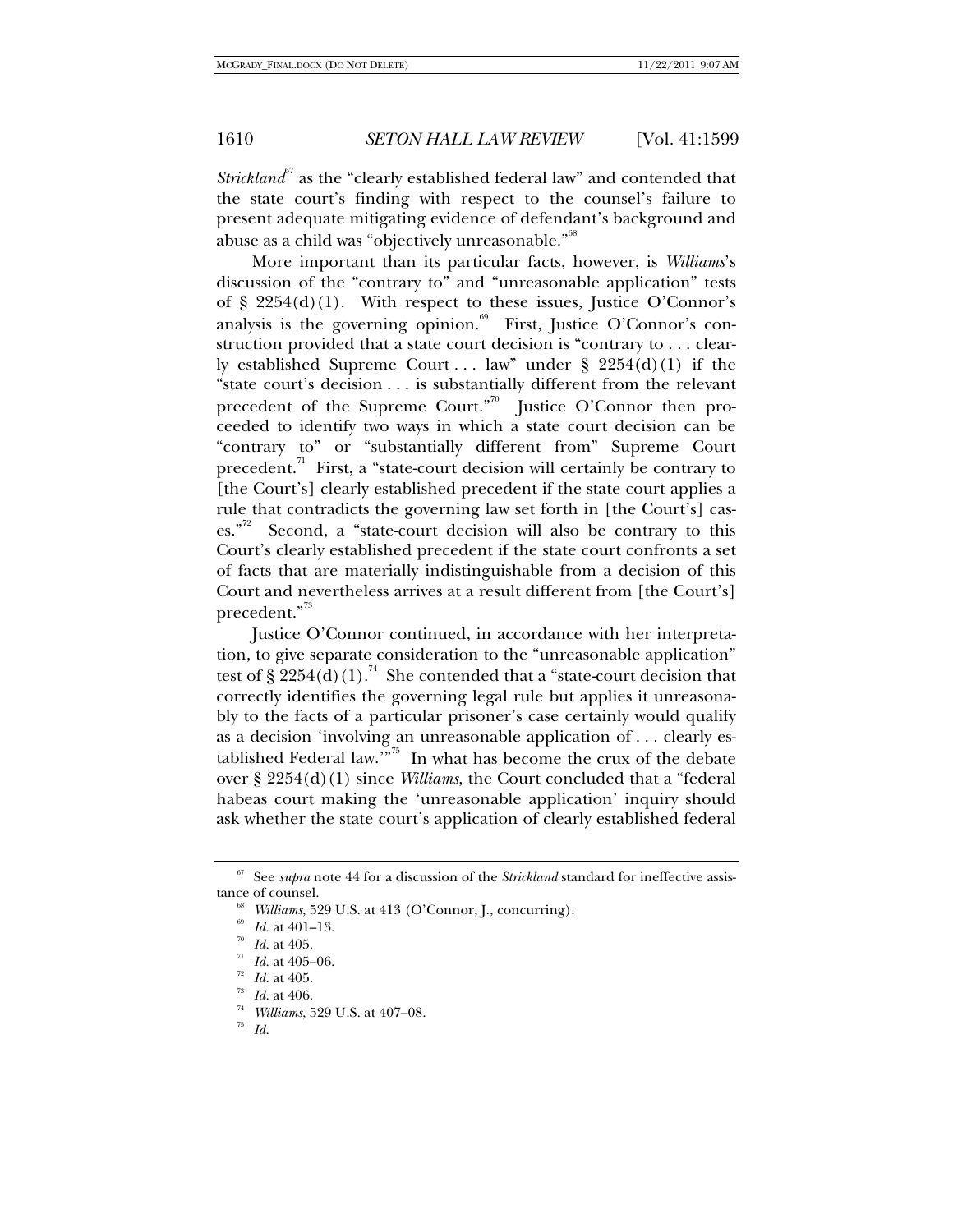law was objectively unreasonable."<sup>76</sup> The difficulties that would eventually arise from this "objective unreasonableness" standard were compounded by the fact that the Court did not in any way define the term or provide a test by which to measure "objective reasonableness.<sup>"77</sup> Instead, the majority adopted an interpretation that Congress had repudiated<sup>78</sup> when it held that, "for purposes of today's opinion, the most important point is that an unreasonable application of federal law is different from an incorrect application of federal law" and that "a federal habeas court may not issue the writ simply because that court concludes in its independent judgment that the relevant state-court decision applied clearly established federal law erroneously or incorrectly. Rather, that application must *also* be unreasona $ble.^{"79}$ 

In his portion of the majority opinion, Justice Stevens provided the framework by which courts should evaluate petitions governed by § 2254 (d)(1).<sup>80</sup> Justice Stevens noted that the first issue for a federal habeas court is to determine the "clearly established" Supreme Court precedent applicable to the relevant petition.<sup>81</sup> The next question is whether the state court's proclamation of federal law—and not its application—is contrary to this Supreme Court precedent.<sup>82</sup> Finally, Justice Stevens stated that the federal courts should determine whether the state court "unreasonably" applied the relevant Supreme Court precedent.<sup>83</sup> Although *Williams* finally established a definitive standard by which to evaluate  $\S 2254(d)(1)$ , the ambiguity within that standard has created severe flaws in the federal habeas system.

<sup>&</sup>lt;sup>76</sup> *Id.* at 409.<br><sup>77</sup> The Second Circuit noted the dilemma. *See* Francis S. v. Stone, 221 F.3d 100, 111 (2d Cir. 2000) ("Some increment of incorrectness beyond error is required . . . . [T]he increment need not be great; otherwise, habeas relief would be limited to state court decisions 'so far off the mark as to suggest judicial incompetence.' We do not

believe AEDPA restricted federal habeas corpus to that extent.").<br>
<sup>78</sup> See supra Part II.B.<br>
<sup>79</sup> Williams, 529 U.S. at 411 (O'Connor, J., concurring) (emphasis added).<br>
<sup>80</sup> Id. at 391 (majority opinion).<br>
<sup>81</sup> Id. at 3

<sup>83</sup> *Id.*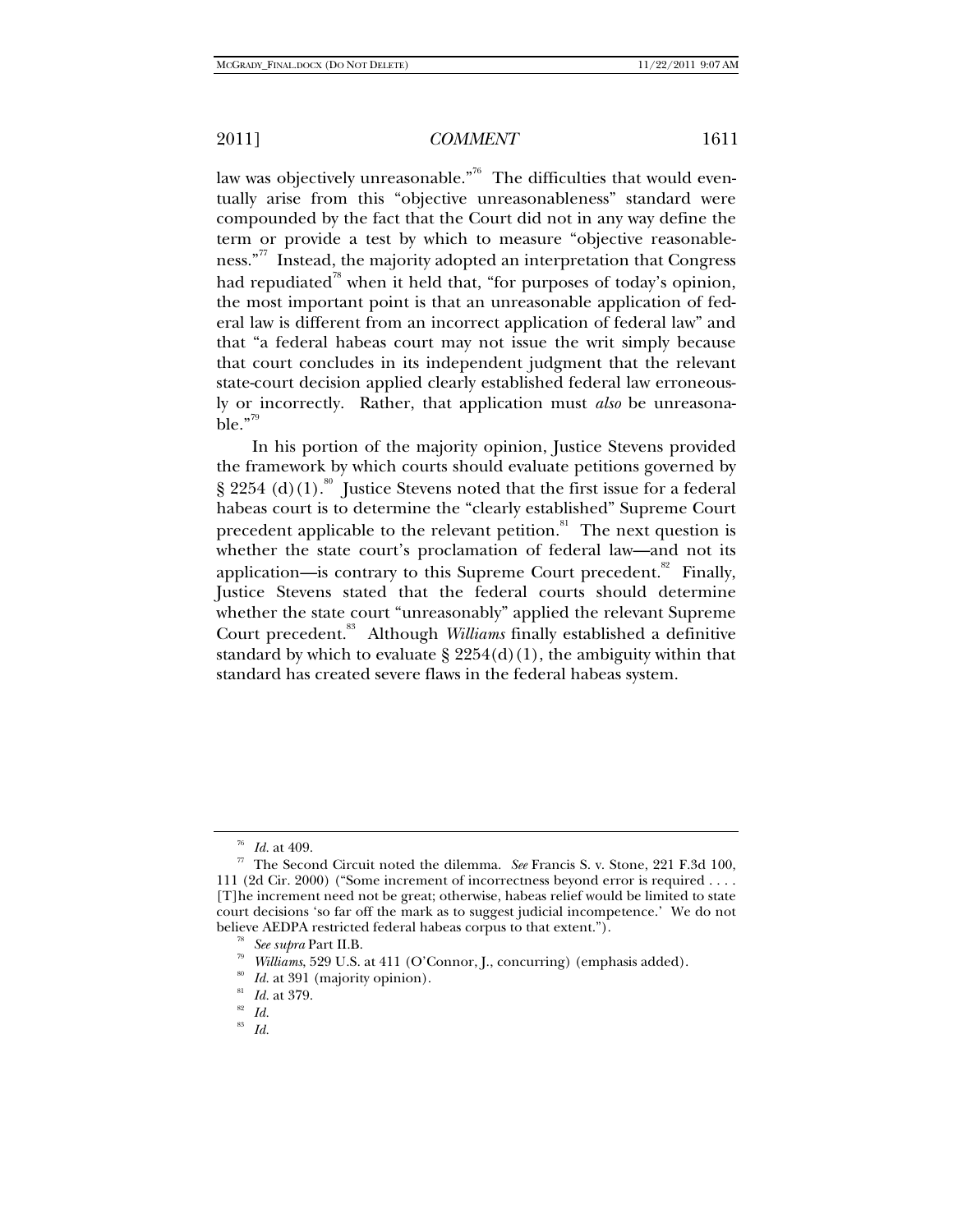## IV. THE PROBLEMATIC SPLIT STANDARD EMERGING FROM *WILLIAMS* **SINCE 2000**

#### *A. The Empirical Results*

The focus of this Comment is an empirical study and analysis of the Court's application of § 2254(d)(1) since *Williams*.<sup>84</sup> Of the twenty-two cases applying the  $\S 2254(d)(1)$  standard since then, fifteen petitions were denied—the Court either affirmed a lower court decision to deny the writ or reversed a lower court's grant of the writ.<sup>85</sup> At first glance, this result is not surprising; in fact, the numbers align with the expectations. The standard of review requires respect for decisions at the state level while obliging the Court to exercise independent judgment to overturn "unreasonable" results. Given this, a 50–50 split would suggest that the Court has not shown enough deference and has merely applied something akin to de novo review. On the other hand, a 100% denial of the writ would imply that the Court was blindly deferring to the state.

### TABLE 1. *Empirical Analysis of the Supreme Court's § 2254(d)(1) Decisions Since Williams*

±Majority Opinion

•Concurring Opinion

• Dissenting Opinion

| Case                             | Grant Deny | <b>Justices Favoring Grant</b>                                              | <b>Justices Favoring Denial</b> |
|----------------------------------|------------|-----------------------------------------------------------------------------|---------------------------------|
| Williams v. Taylor <sup>86</sup> | Х          | Stevens $\pm$ , Souter, Gin-<br>burg, Breyer, O'Connor ., Thomas<br>Kennedy | Scalia, Rehnquist •,            |

<sup>&</sup>lt;sup>84</sup> The following study represents the twenty-two cases decided by the Supreme Court since the *Williams* decision in 2000 in which the Court has applied the "unreasonable application" test of  $\S 2254(d)(1)$  in a capital punishment context. Although the analysis is restricted to capital cases, it includes one non-capital case because its reasoning has been particularly influential in several of the capital cases. Throughout the Comment, I will refer to the twenty-two cases collectively as "capital" for brevity. In addition, the analysis only focuses on the application of  $\S 2254(d)(1)$ ; decisions hinging on other parts of AEDPA are not within the scope of this Comment. The cutoff date for this analysis was February 10, 2010.<br><sup>85</sup> *See infra* Table 1.<br><sup>86</sup> 529 U.S. 362 (2000).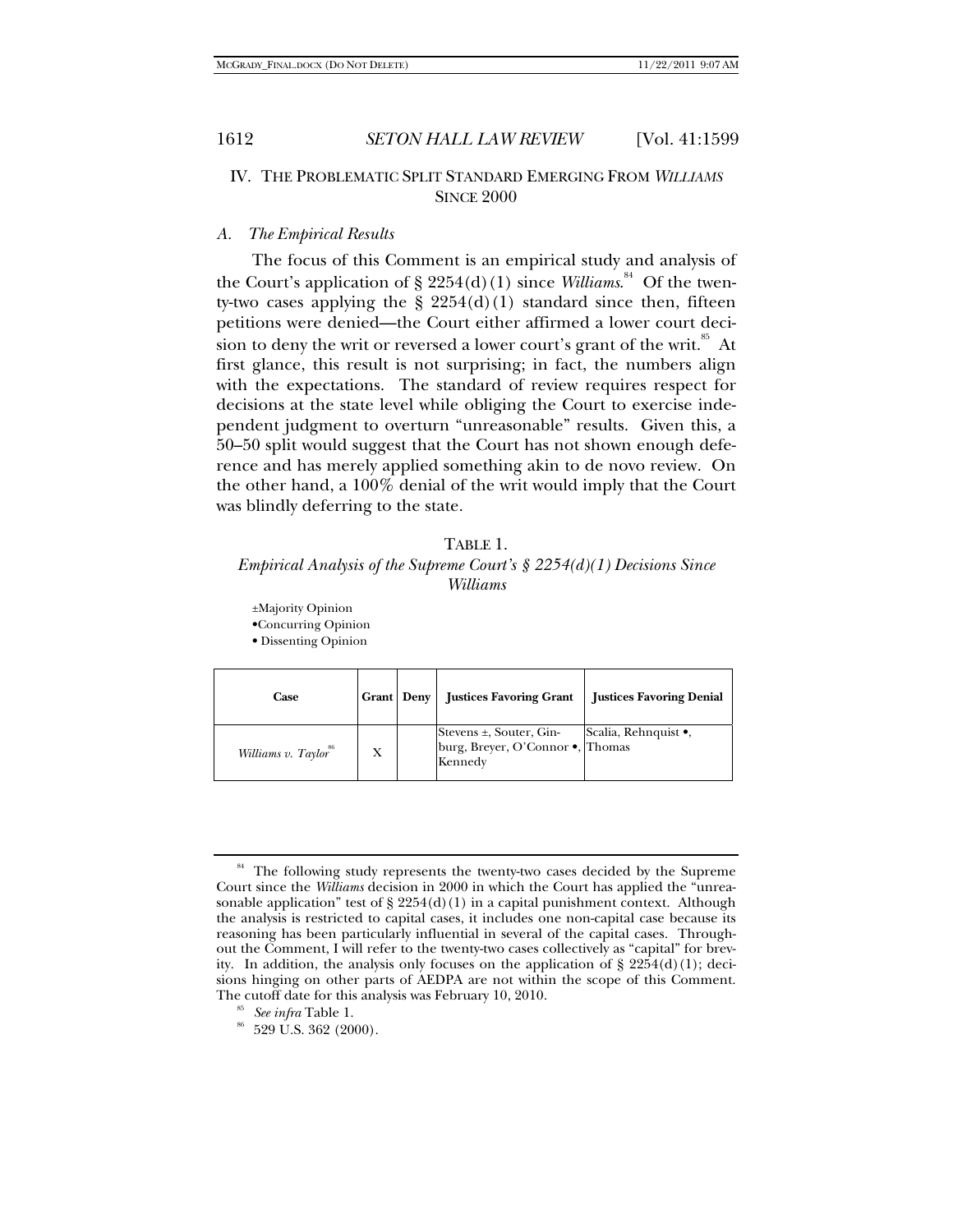| 2011] | COMMENT | 1613 |
|-------|---------|------|
|       |         |      |

| Case                                 |   | Grant Deny   | <b>Justices Favoring Grant</b>                                                           | <b>Justices Favoring Denial</b>                                                   |
|--------------------------------------|---|--------------|------------------------------------------------------------------------------------------|-----------------------------------------------------------------------------------|
| Ramdass v. Angelone <sup>87</sup>    |   | $\mathbf{X}$ | Stevens •, Souter,<br>Ginburg, Breyer                                                    | Scalia, Rehnquist,<br>Thomas, O'Connor .,<br>Kennedy ±                            |
| Penry v. Johnson                     | X |              | Stevens, Souter, Ginsburg,<br>Breyer, O'Connor ±,<br>Kennedy                             | Scalia, Rehnquist,<br>Thomas •                                                    |
| Woodford v. Visciotti <sup>89</sup>  |   | X            |                                                                                          | Per Curiam                                                                        |
| Early v. Packer                      |   | X            |                                                                                          | Per Curiam                                                                        |
| Bell v. Cone <sup>91</sup>           |   | X            | Stevens •                                                                                | Scalia, Rehnquist ±,<br>Thomas, Souter,<br>Ginsburg, Breyer,<br>O'Connor, Kennedy |
| Wiggins v. Smith <sup>92</sup>       | X |              | Stevens, Souter, Ginsburg, Scalia ., Thomas<br>Breyer, O'Connor ±,<br>Kennedy, Rehnquist |                                                                                   |
| Price v. Vincent <sup>93</sup>       |   | X            |                                                                                          | Unanimous; Rehnquist ±                                                            |
| Mitchell v. Esparza <sup>94</sup>    |   | X            |                                                                                          | Per Curiam                                                                        |
| Middleton v. McNeil <sup>95</sup>    |   | X            |                                                                                          | Per Curiam                                                                        |
| Yarborough v. Alvarado <sup>96</sup> |   | X            | Stevens, Souter, Ginsburg, Scalia, Rehnquist,<br>Breyer •                                | Thomas, O'Connor .<br>Kennedy $\pm$                                               |

- $^{\text{\tiny{87}}}$  530 U.S. 156 (2000).
- $88\,$  532 U.S. 782 (2001).
- $352$  U.S. 19 (2002).
- $30\,$  537 U.S. 3 (2002).
- $91\,$  535 U.S. 685 (2002).
- $92$  539 U.S. 510 (2003).
- $93$  538 U.S. 634 (2003).
- $^{94}$  540 U.S. 12 (2003).
- $95$  541 U.S. 433 (2004).
- $^{96}\,$  541 U.S. 652 (2004).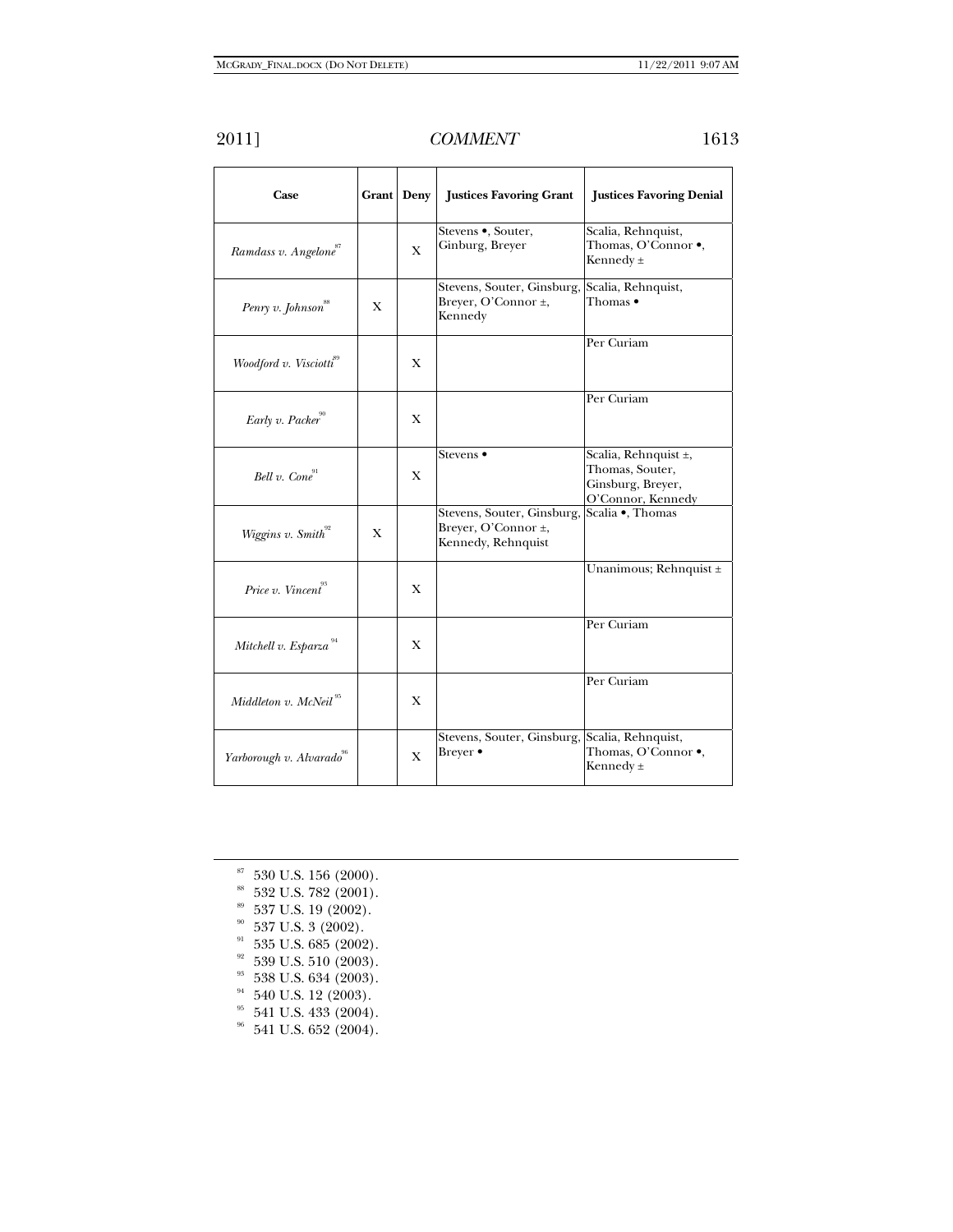| Case                                  |   | Grant Deny   | <b>Justices Favoring Grant</b>                                 | <b>Justices Favoring Denial</b>                                |
|---------------------------------------|---|--------------|----------------------------------------------------------------|----------------------------------------------------------------|
| Rompilla v. Beard"                    | X |              | Stevens, Souter ±,<br>Ginsburg, Breyer,<br>$O'Connect \bullet$ | Scalia, Rehnquist,<br>Thomas, Kennedy .                        |
| Bell v. Cone <sup>98</sup>            |   | X            |                                                                | Per Curiam                                                     |
| Brown v. Payton*"                     |   | $\mathbf{X}$ | Souter . Stevens, Gins-<br>burg                                | Scalia ·, Thomas,<br>O'Connor, Kennedy ±,<br>Breyer •          |
| Carey v. Musladin $^{^{100}}$         |   | X            |                                                                | Unanimous; Thomas ±                                            |
| Uttecht v. Brown                      |   | X            | Stevens ., Souter,<br>Ginsburg, Breyer .                       | Kennedy ±, Roberts,<br>Scalia, Thomas, Alito                   |
| Schriro v. Landrigan <sup>102</sup>   |   | $\mathbf{X}$ | Stevens ., Souter, Gins-<br>burg, Breyer                       | Thomas ±, Roberts, Scalia,<br>Kennedy, Alito                   |
| Abdul-Kabir v. Quarter-<br>103<br>man | X |              | Stevens ±, Souter, Gins-<br>burg, Breyer, Kennedy              | Roberts ·, Scalia, Thomas,<br>Alito                            |
| Panetti v. Quarterman $^{^{104}}$     | X |              | Breyer, Kennedy ±                                              | Stevens, Souter, Ginsburg, Roberts, Scalia, Thomas .,<br>Alito |
| Porter v. McCollum                    | X |              | Per Curiam                                                     |                                                                |
| Smith v. Spisa $k^{106}$              |   | X            |                                                                | Unanimous; Breyer ±;<br>Stevens ●                              |
| Lockyer v. Andrade $**^{107}$         |   | X            | Stevens, Souter .,<br>Ginsburg, Breyer                         | O'Connor ±, Rehnquist,<br>Scalia, Kennedy, Thomas              |

- 
- $^{97}$  545 U.S. 374 (2005).<br><sup>98</sup> 543 U.S. 447 (2005).
- 
- 
- 
- 
- 
- 
- 99 544 U.S. 133 (2005).<br>
<sup>100</sup> 549 U.S. 70 (2006).<br>
<sup>101</sup> 551 U.S. 1 (2007).<br>
<sup>102</sup> 550 U.S. 465 (2007).<br>
<sup>103</sup> 550 U.S. 233 (2007).<br>
<sup>104</sup> 551 U.S. 930 (2007).<br>
<sup>105</sup> 130 S. Ct. 447 (2009).<br>
<sup>106</sup> 130 S. Ct. 676 (2010).
-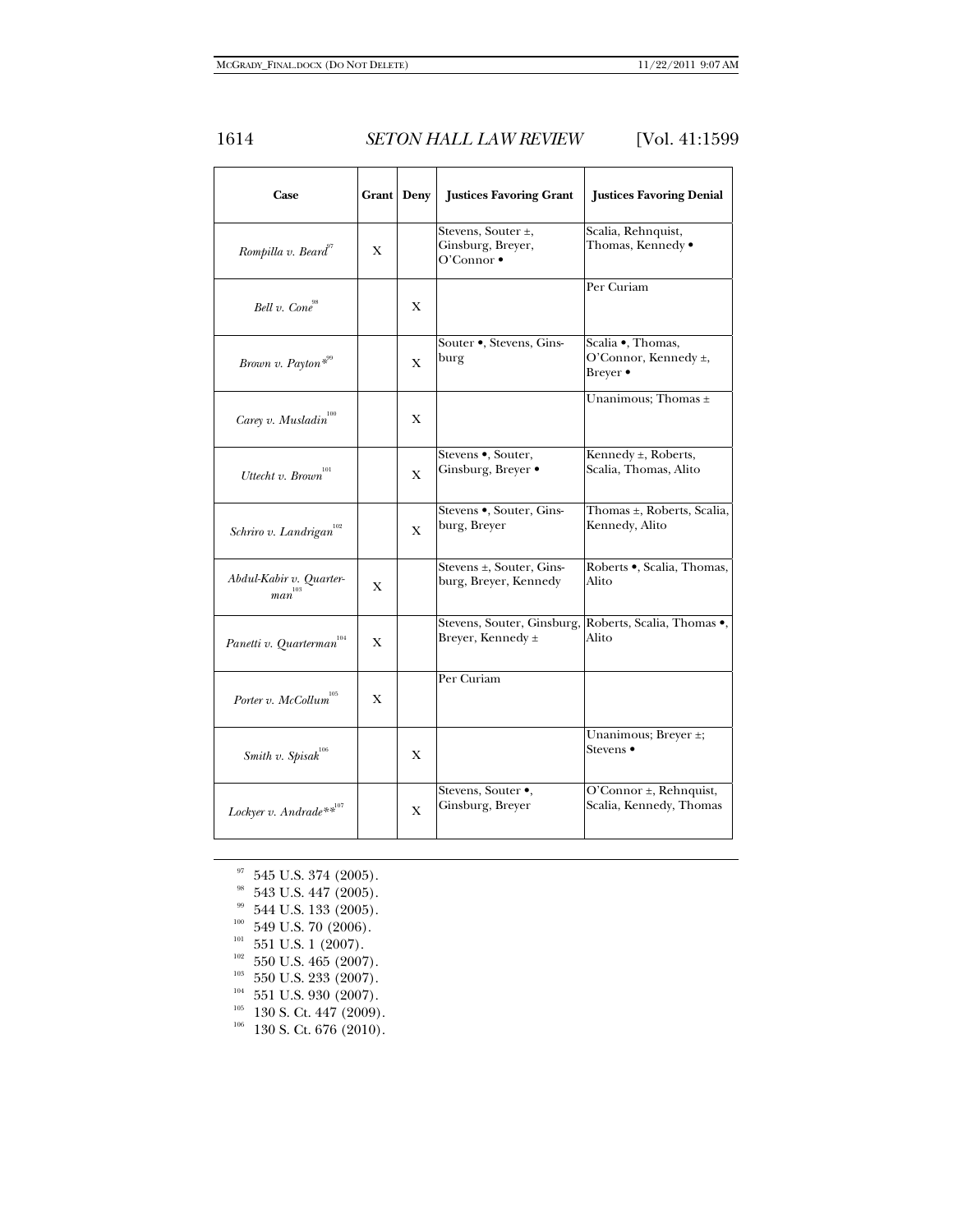\*Chief Justice Rehnquist abstaining. \*\*Not a capital case.

A closer look at the data reveals why these initial inclinations are mistaken. A justice-by-justice breakdown within the two respective blocs of justices is essential for a more accurate and honest analysis. On one end of the spectrum, Justices Scalia, Thomas, Rehnquist, Roberts, and Alito have applied a standard of "blind deference." These Justices have only found the state court's application of federal law to be "objectively unreasonable" in  $4-14\%$  of cases,<sup>108</sup> which empirically demonstrates that the "blind deference" bloc has not applied the independent review required by the standard. Although  $\S 2254(d)(1)$ undoubtedly requires respect for state decisions, this was not intended to come at the expense of the Supreme Court's judgment and its expertise in federal law.<sup>109</sup> Justices Souter, Stevens, Ginsburg, and Breyer have basically applied "de novo" review or some standard even less deferential.<sup>110</sup> To say that state courts have applied federal law in an "objectively unreasonable" fashion 54–63% of the time is to disregard the heightened respect for state decisions envisioned by the statute. The numbers indicate that this group of justices is labeling as "objectively unreasonable" every state decision that it deems "incorrect," which is in direct defiance of *Williams*. Justices Kennedy and O'Connor fall in between the two blocs, sometimes aligning with the "blind deference" camp and sometimes aligning with the "de novo" camp.

The statistics demonstrate conclusively that the conservative bloc of the Court is appropriately dubbed the "blind deference camp." Out of the twenty-two cases in which Justice Scalia has applied §  $2254(d)(1)$  in a capital context, he found the state court's application of federal law "objectively" unreasonable once  $(4\%)$ .<sup>111</sup> Similarly, out of the twenty-two cases in which Justice Thomas has applied the provision, he, like Justice Scalia, has found the state court's application to be "objectively unreasonable" once (4%). In the fifteen cases in which Chief Justice Rehnquist has applied  $\S 2254(d)(1)$  in a capital

<sup>&</sup>lt;sup>107</sup> 538 U.S. 63 (2003).<br><sup>108</sup> *See supra* Table 1.<br><sup>109</sup> *See supra* notes 56, 57, and 59 and accompanying text.<br><sup>110</sup> Even with de novo review, appellate courts are generally cautious to overturn lower court decisions. As the data indicates, however, the justices comprising the "de novo" camp find the state court's application of federal law to be "objectively unreasonable" 54–63% of the time. Thus, it appears that the members of the Court in the "de novo" camp are not even showing the deference that might normally be attributed to that standard of review.  $111$  The following statistics are derived from the data presented in Table 1.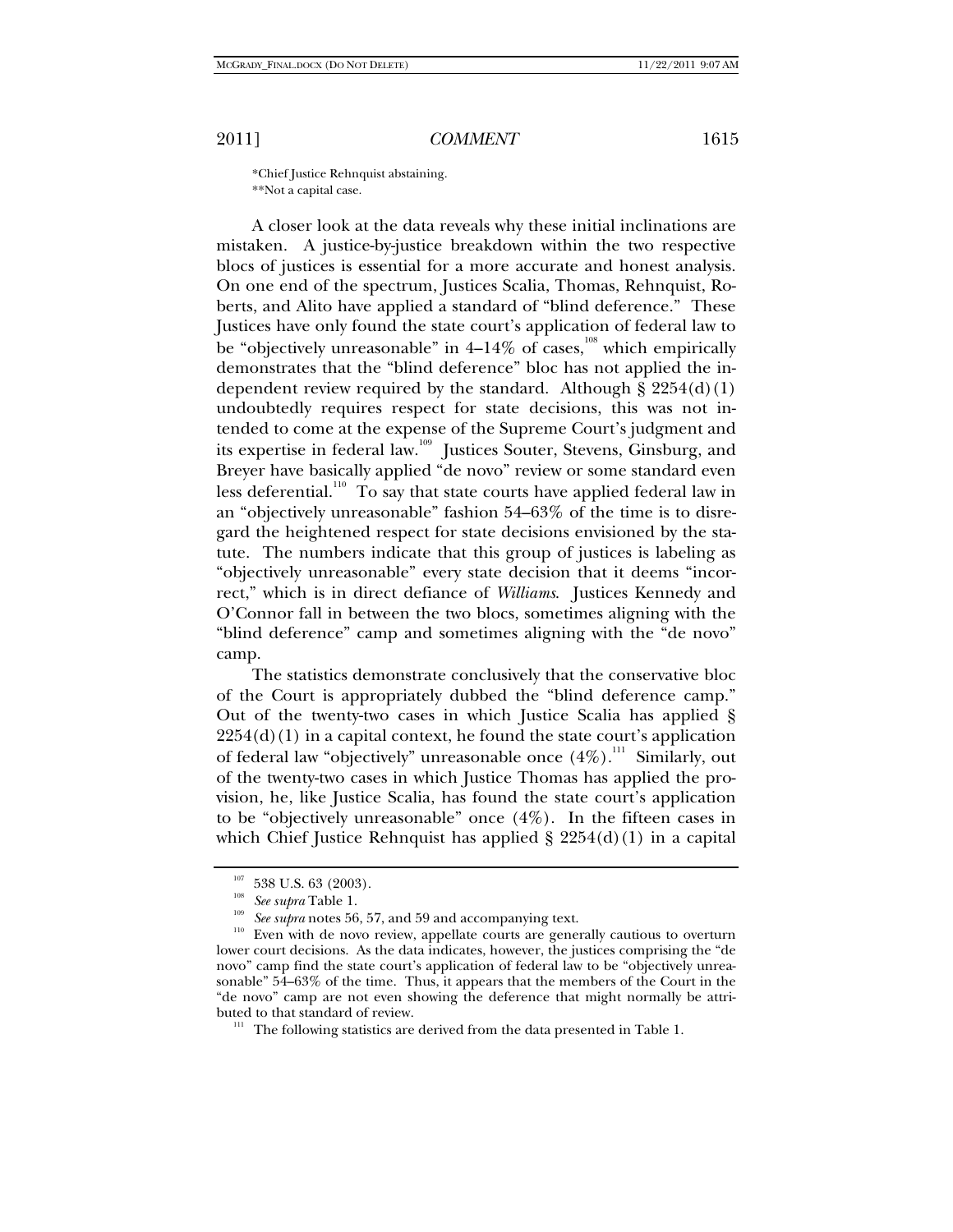context, he has found that the state court's application of federal law was "objectively unreasonable" only once  $(6\%)$ .<sup>112</sup> In the seven cases in which Chief Justice Roberts has considered the provision, he has joined the "blind deference" camp by finding that the state court's application of federal law was "objectively unreasonable" once (14%). Likewise, Justice Alito has found that the state court's application has been "objectively unreasonable" one time in the seven cases in which he has participated, (14%), which indicates that his replacement of Justice O'Connor will be an addition to the "blind deference" camp.<sup>113</sup> Thus, justices in the "blind deference" camp have found a state court's application of federal law "objectively unreasonable" in only 4–14% of cases since *Williams*.<sup>114</sup>

One cannot appreciate the above results without comparing them with those of the "de novo" camp. This camp, at various times, has been comprised of Justices Stevens, Souter, Ginsburg, and Breyer. In the twenty-two cases in which Justice Stevens has applied §  $2254(d)(1)$  in a capital context, he has found the state court's application of federal law to be "objectively unreasonable" fourteen times (63%). Justice Souter has found the state court's application of federal law to be "objectively unreasonable" twelve out of twenty times  $(60\%)$ . In the twenty-two cases in which Justice Ginsburg has applied the provision, she has found that the state court's application of federal law was "objectively unreasonable" thirteen times (59%). Following the same trend, Justice Breyer has found that the state court's application of federal law was "objectively unreasonable" twelve out of twenty-two times  $(54\%)$ .<sup>115</sup>

traumatized veteran and the Court's compassion for his service.<br><sup>115</sup> Because Justice Sotomayor had only decided two cases as of the February 10, 2010 cut off, this Comment has excluded her from its analysis. *See supra* Table 1.

<sup>&</sup>lt;sup>112</sup> See Wiggins v. Smith, 539 U.S. 510 (2003).<br><sup>113</sup> See supra Table 1.<br><sup>114</sup> It should be noted that the one case in which Justices Roberts, Scalia, Thomas, and Alito found the state court's application of federal law to be "objectively unreasonable" was clearly an outlier with extraordinary circumstances. In *Porter v. McCollum*, 130 S. Ct. 447, 448 (2009), the state court had found petitioner Porter guilty of murder and sentenced him to death. Subsequently, the Court held that the state decision's application of *Strickland* was objectively unreasonable; the state had concluded that no prejudice resulted from petitioner's counsel's failure to introduce certain mitigating evidence. *Id.* at 454. The evidence not presented included Porter's status as a veteran who was decorated and wounded in two major engagements during the Korean War, the subsequent trauma he suffered, brain damage that made him inclined to behave violently, and his abusive childhood. *Id.* at 449. Thus, *Porter* represents an outer fringe to the "blind deference" camp's blind allegiance to state decisions—which was previously absent. But this outer fringe, which only occurred once in the nine years following *Williams*, was largely driven by the extreme facts of a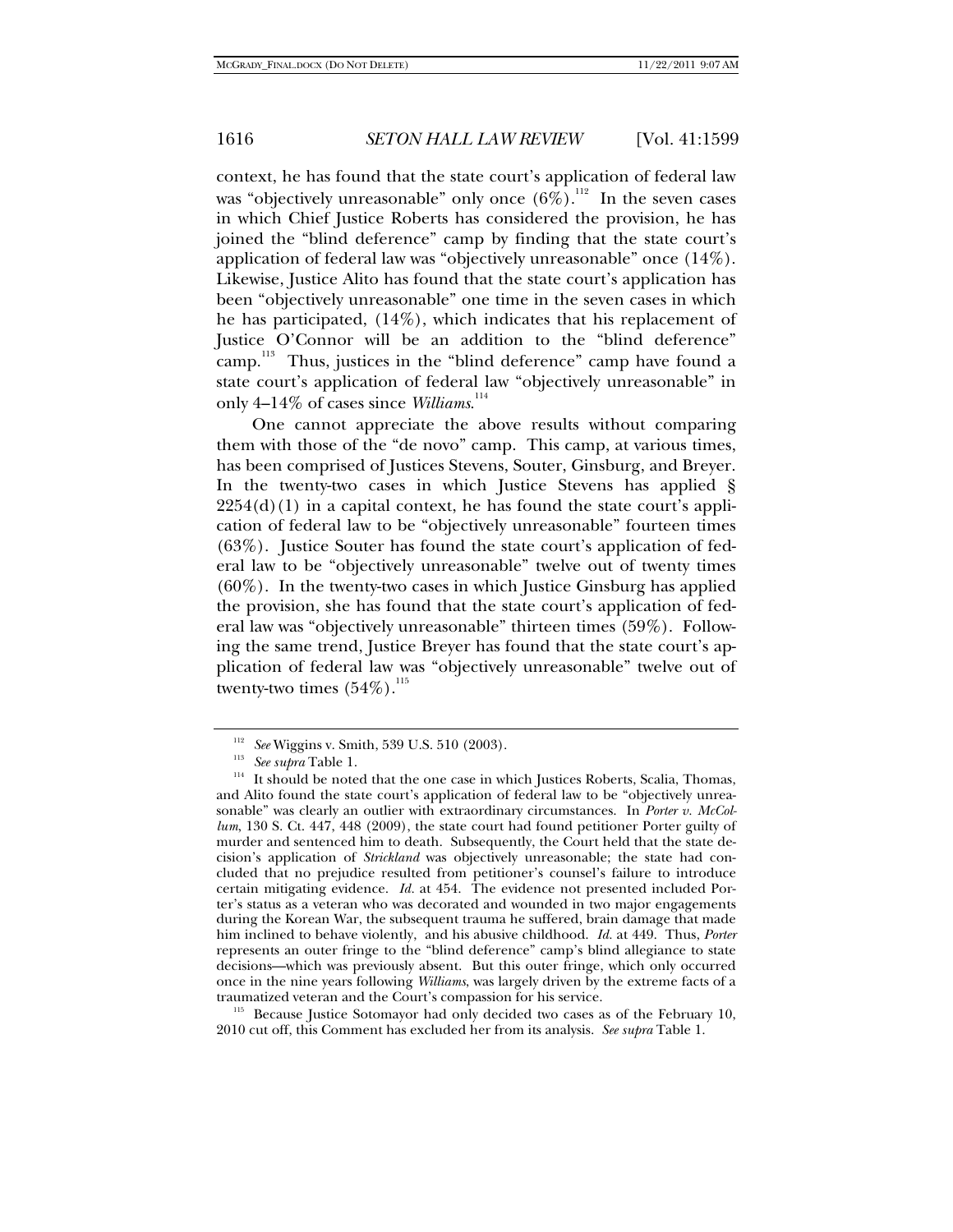Justices Kennedy and O'Connor are the only justices whose numbers have aligned with the expectations of the standard.<sup>116</sup> Out of the fifteen cases in which Justice O'Connor applied  $\S 2254(d)(1)$ in a capital context, she has found the state court's application of federal law to be "objectively unreasonable" four times (26%). Similarly, out of the twenty-two cases in which Justice Kennedy has considered the provision, he has found the state court's decision on federal law to be "objectively unreasonable" six times (27%). Thus, these two justices find the state court's application of the law reasonable most of the time, but on certain occasions, they decide that it is appropriate for the Court to intervene.

This seems to be exactly what the statute, and the standard of *Williams*, intended.<sup>117</sup> In effect, their decisions have been the decisions of the Court, because of the unwillingness of the two blocs of justices to move across the line. Although their effort seems to have been the most genuine, the standard for "unreasonableness" that they have applied is undefined and leaves one to speculate as to how to harmonize seemingly irreconcilable results. Thus, *Williams* has left a large analytical gap between the "de novo" and "blind deference" groups, which have not applied the standard at all; the only middle ground between the two camps has been occupied by the undefined and unpredictable analyses of Justices Kennedy and O'Connor. The resulting uncertainty has led to the current state of the law—an arbitrary standard that fails to provide proper notice to potential petitioners. This standard has been particularly troublesome when considering that the stakes often involve the petitioner's life.<sup>118</sup>

The Justices who recently joined the Court will have an interesting impact on the two camps and likely will make the arguments put forth in this Comment even more poignant. The addition of Chief Justice Roberts will have virtually no impact because he seems to merely fill the void left by Justice Rehnquist in the "blind deference" camp.119 Justice O'Connor's departure, however, has left a void in the middle of the Court that has been replaced with Justice Alito's allegiance to the "blind deference" camp.<sup>120</sup> The results of this shift cannot be understated and will be discussed in more detail later in this

 $116$  Presumably, the state courts' application of federal law will usually, but not always, be "objectively reasonable."

ways, be "objectively reasonable." 117 *See supra* Part II.B. 118 *See infra* Part V. 119 *See supra* Table 1. 120 *See supra* Table 1.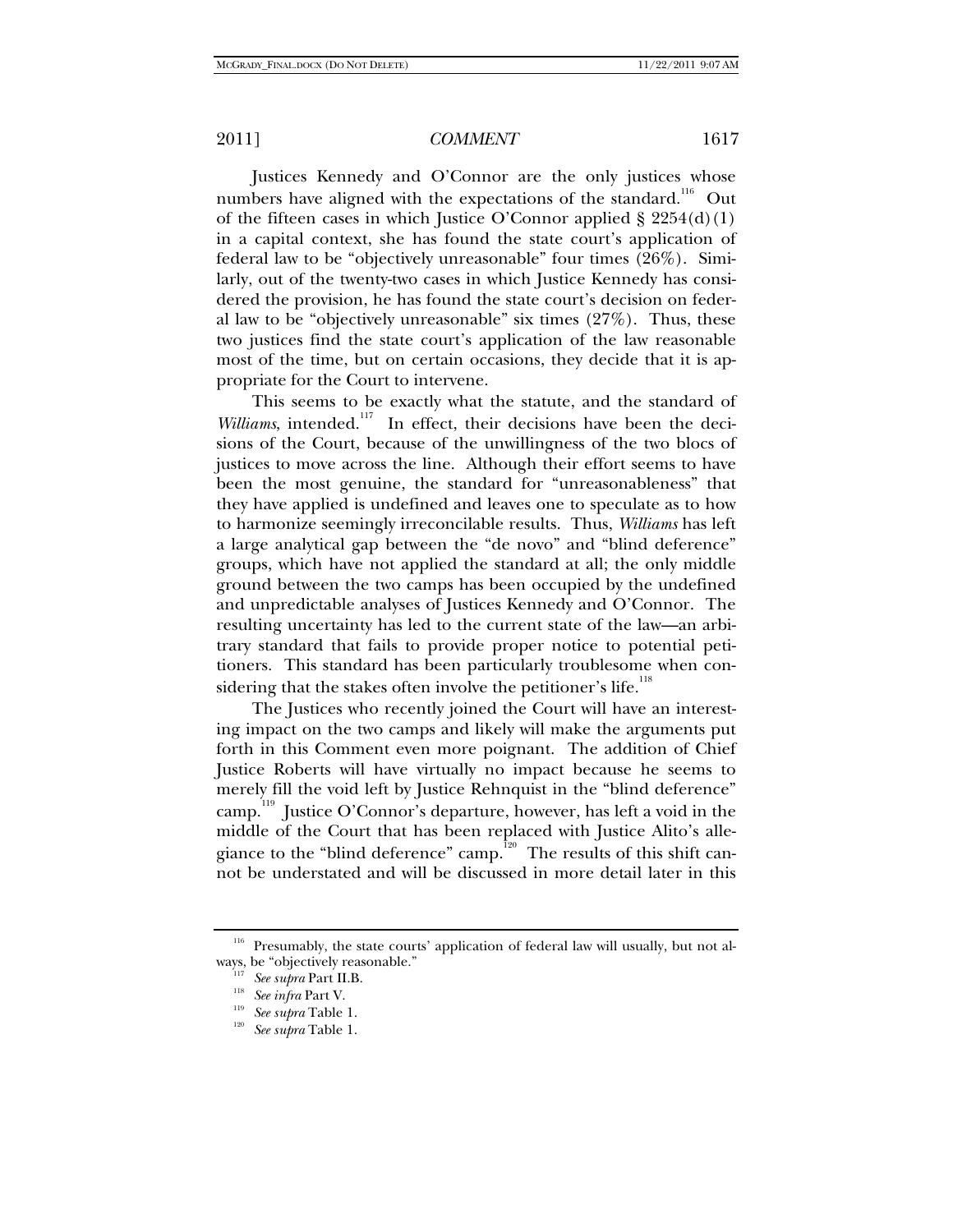Comment.<sup>121</sup> While the decisions were once swayed almost entirely by two justices attempting to apply a genuine but undefined standard, now the decisions are swayed by only one justice, Justice Kennedy. Furthermore, it is unclear how Justice Sotomayor's replacement of Justice Souter will alter the balance of power between the two camps.<sup>122</sup>

This is not simply an area where conservative and liberal justices disagree over how to apply a standard of review. Rather, the two groups are blatantly using entirely different standards of review. This split analysis has gone undetected because the present standard is undefined, and therefore the justices are in effect free to interpret "reasonableness" in a manner that accords with their ideologies. Yet the flexibility (which has resulted in the two camps' applying different standards of review) is problematic for at least three reasons. First, as written, the statute is arbitrary because it has hinged on the opinions of two Justices, Kennedy and O'Connor, applying an undefined version of the standard. Second, because the Court has failed to establish the contours of "objectively unreasonable" with any sort of definitive test and has instead chosen to rely on its own inconsistent precedent, the statute fails to provide proper notice to petitioners as to the level of review to which courts will subject their alleged federal law violations. Finally, the unpredictability of the standard of review is dangerous in the capital context, where decisions determine whether a death sentence is upheld and carried out. Therefore, when looked at retrospectively,  $\S 2254(d)(1)$  has proven to be fatally flawed and in need of revision.

### *B. Blind Deference,* De Novo*, and Something In Between*

The following two cases, selected from the empirical study above, are illustrative of the "blind deference" and "de novo" analyses. *Ramdass v. Angelone*<sup>123</sup> is a prototypical "blind deference" decision. The majority affirmed a denial of the writ and held that the state court did not unreasonably apply federal law when it failed to instruct the jury that defendant Ramdass was parole ineligible at his death

<sup>&</sup>lt;sup>121</sup> See *infra* Part V.<br><sup>122</sup> In the two cases in which Justice Sotomayor has participated, she voted to grant the writ in one case and deny the writ in the other. *See supra* Table 1.<br><sup>123</sup> 530 U.S. 156 (2000). The decision was a five-to-four split, with Justice Kennedy

authoring the majority opinion, joined by Justices Scalia, Rehnquist, and Thomas. *Id.* at 159. Justice O'Connor filed a separate concurrence. *Id.* at 178 (O'Connor, J., concurring). Justice Stevens filed a dissent, in which Justices Souter, Ginsburg, and Breyer joined. *Id.* at 182 (Stevens, J., dissenting).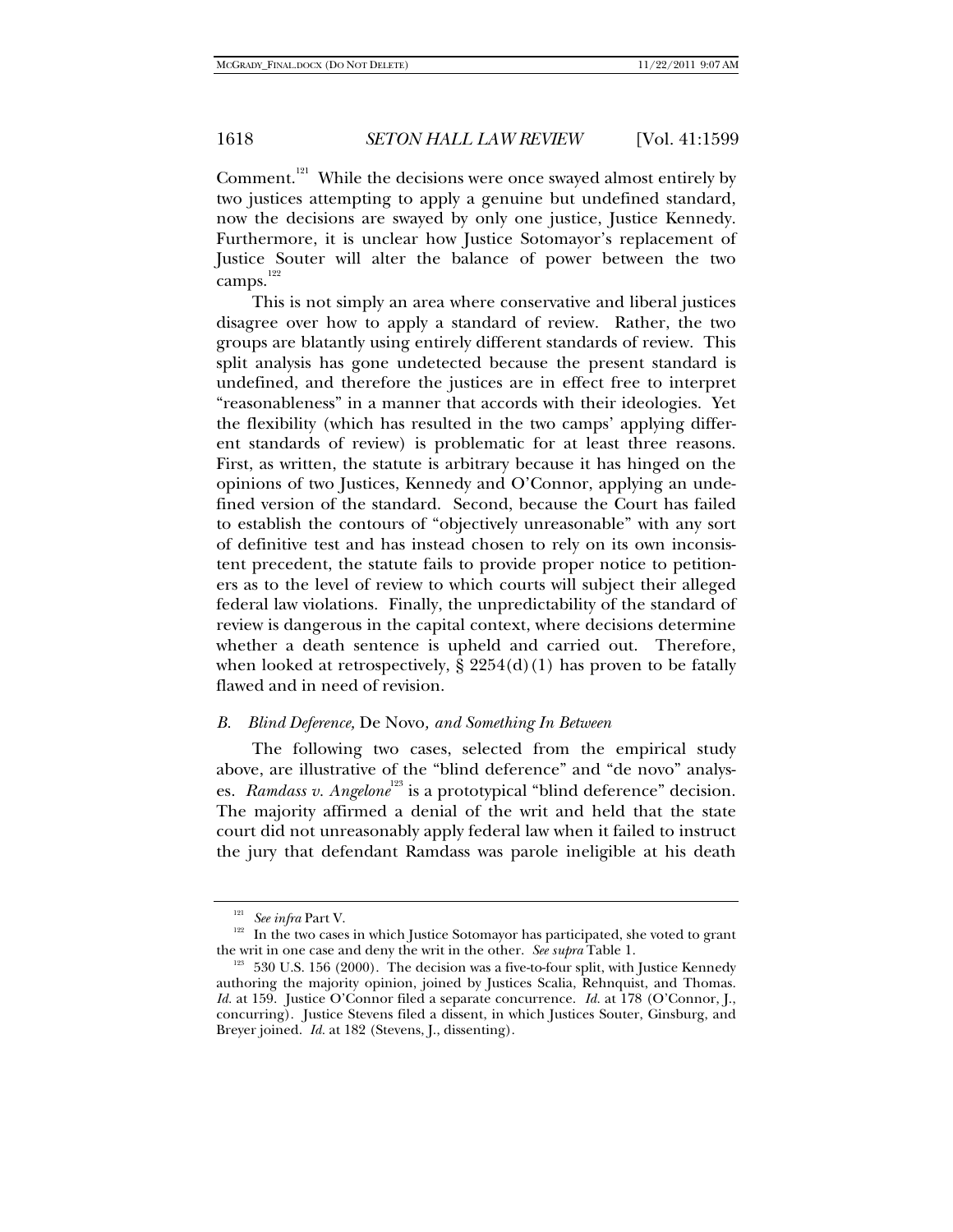sentencing.<sup>124</sup> While Ramdass's petition for the writ of habeas corpus was pending, the Supreme Court decided *Simmons*, 125 which held that judges must inform juries when a defendant is parole ineligible under state law at the time of the jury's death penalty deliberations.<sup>126</sup> Ramdass argued that his case was indistinguishable from *Simmons* because a verdict in another matter involving Ramdass had made him parole ineligible.<sup>127</sup> The majority, however, reasoned that because the "entry of judgment" had not yet been rendered in the other matter, Ramdass had not "conclusively established" that he was in fact parole ineligible, as required by *Simmons*. 128

By contrast, Justice Stevens's dissent first noted "an acute unfairness in permitting a State to rely on a recent conviction to establish a defendant's future dangerousness while simultaneously permitting the State to deny that there was such a conviction when the defendant attempts to argue that he is parole ineligible and therefore not a future danger."<sup>129</sup> Justice Stevens argued that the case was indistinguishable from, and "contrary to," *Simmons* because even Simmons was not "conclusively" parole ineligible at the time of his sentencing as the parole board had not yet made its decision regarding Simmons.<sup>130</sup> Justice Stevens noted that even if the Court applied the correct law, "its application would be unreasonable" under the second test.<sup>131</sup> The dissent provided persuasive evidence as to why the state's distinction between convictions with an entry of judgment and those with merely a guilty verdict is unreasonable.<sup>132</sup> The majority ignored the overwhelming evidence, noted by the dissent, that the case was indistinguishable from *Simmons* and blindly deferred to the state. This is a case where the conservative bloc's utter refusal to find any state decision unreasonable is obvious.

On the other side of the spectrum, *Rompilla v. Beard*<sup>133</sup> provides a prototypical "de novo" camp analysis. The Court reversed a denial of

<sup>&</sup>lt;sup>124</sup> *Id.* at 166.<br>
<sup>125</sup> Simmons v. South Carolina, 512 U.S. 154 (1994).<br>
<sup>126</sup> *Id.* at 156.<br>
<sup>127</sup> Ramdass, 530 U.S. at 166.<br>
<sup>128</sup> *Id.* at 167.<br> *Id.* at 182 (Stevens, J., dissenting).<br> *Id.* at 186.<br>
<sup>139</sup> *Id.* at the majority opinion, joined by Justices Stevens, O'Connor, Ginsburg, and Breyer. *Id.* at 376. Justice Kennedy's dissent was joined by Justices Rehnquist, Scalia, and Thomas. *Id.* at 396 (Kennedy, J., dissenting).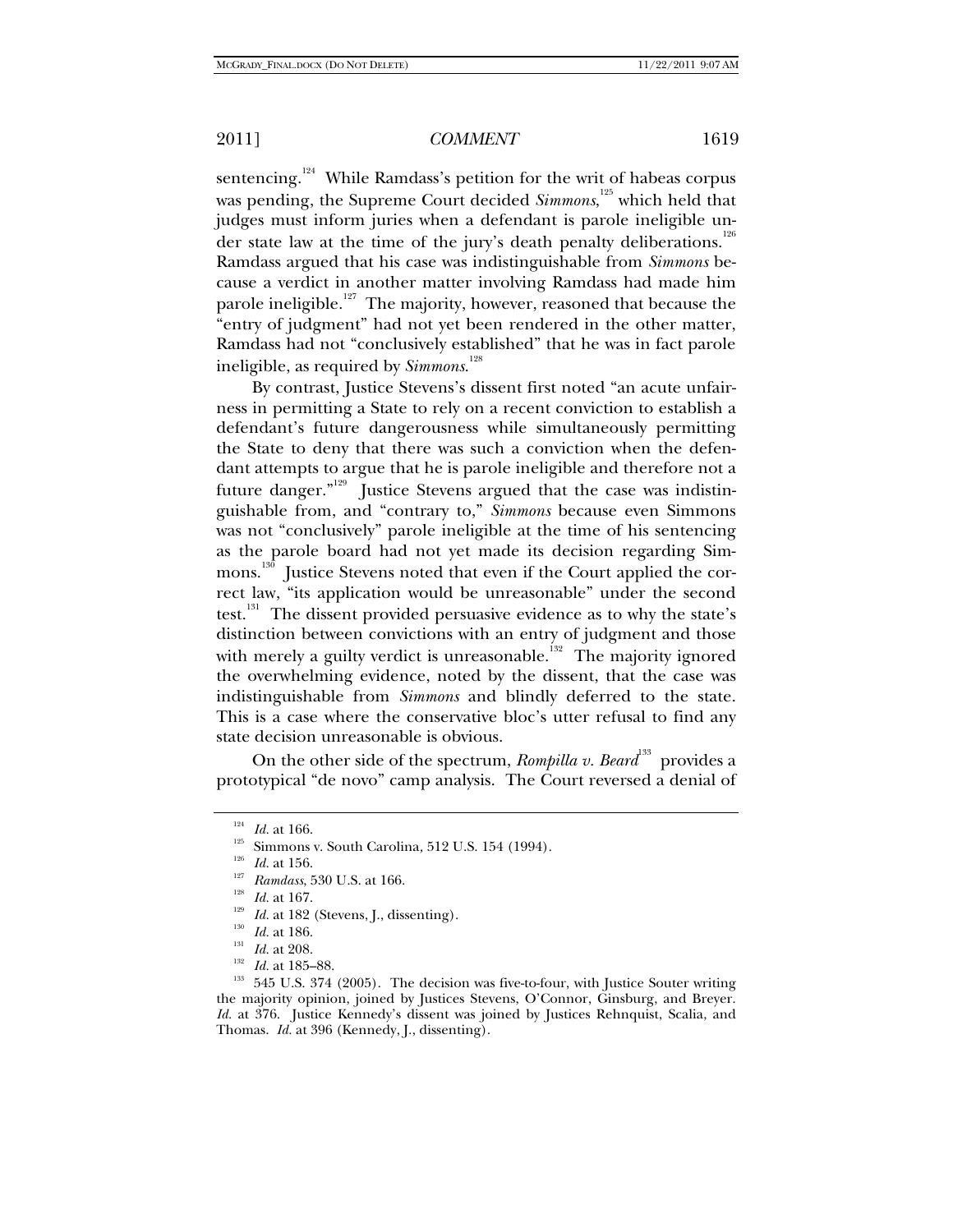the writ and held that the state court's application of the *Strickland* standard<sup>134</sup> was objectively unreasonable.<sup>135</sup> After being sentenced to death, Rompilla petitioned for a writ of habeas corpus in the district court, claiming inadequate representation.<sup>136</sup> The Court agreed with the district court's decision that the state court had unreasonably applied *Strickland* because Rompilla's lawyers "had failed to investigate 'pretty obvious signs' that Rompilla had a troubled childhood and suffered from mental illness and alcoholism, and instead had relied unjustifiably on Rompilla's own description of an unexceptional background."<sup>137</sup> The majority reasoned that Rompilla's counsel would have discovered this information if they examined the court file on one of Rompilla's prior convictions.<sup>138</sup> Yet the Court conceded that the lawyers did not ignore their obligation to find mitigating evidence and acknowledged that they did explore other avenues to obtain such evidence.<sup>139</sup> The majority's determination that the circuit court was "objectively unreasonable" in holding that counsel was efficient did not apply the deference required by *Strickland*; the Court rested its opinion on the alleged "incorrectness" of the circuit court and not the "unreasonableness" of its decision.

The dissent argued that "under any standard of review the investigation performed by Rompilla's counsel in preparation for sentencing was not only adequate but also conscientious."<sup>140</sup> Particularly, considering "the Court's recognition that the duty to investigate does not force defense lawyers to scour the globe on the off chance something will turn up" and that "reasonably diligent counsel may draw a line when they have good reason to think further investigation would be a waste," counsel's performance could not be considered deficient to such a degree that a state court's judgment that it was sufficient would be "objectively unreasonable."<sup>141</sup> Furthermore, the dissent gave various compelling reasons for why the attorneys might not look to a previous case file for mitigating evidence.<sup>142</sup>

<sup>138</sup> Id. at 383–84.<br><sup>139</sup> Id. at 381.<br><sup>140</sup> Id. at 397.<br><sup>142</sup> Id. at 401 ("The majority . . . disregards the sound strategic calculation supporting the decisions made by Rompilla's attorneys. Charles and Dantos [Rompilla's counsel] were 'aware of Rompilla's priors' and 'aware of the circumstances' surrounding these convictions. At the postconviction hearing, Dantos also indicated

<sup>134</sup> *See supra* note 44. 135 *Rompilla*, 545 U.S. at 388 (Kennedy, J., dissenting). 136 *Id.* at 379. 137 *Id.*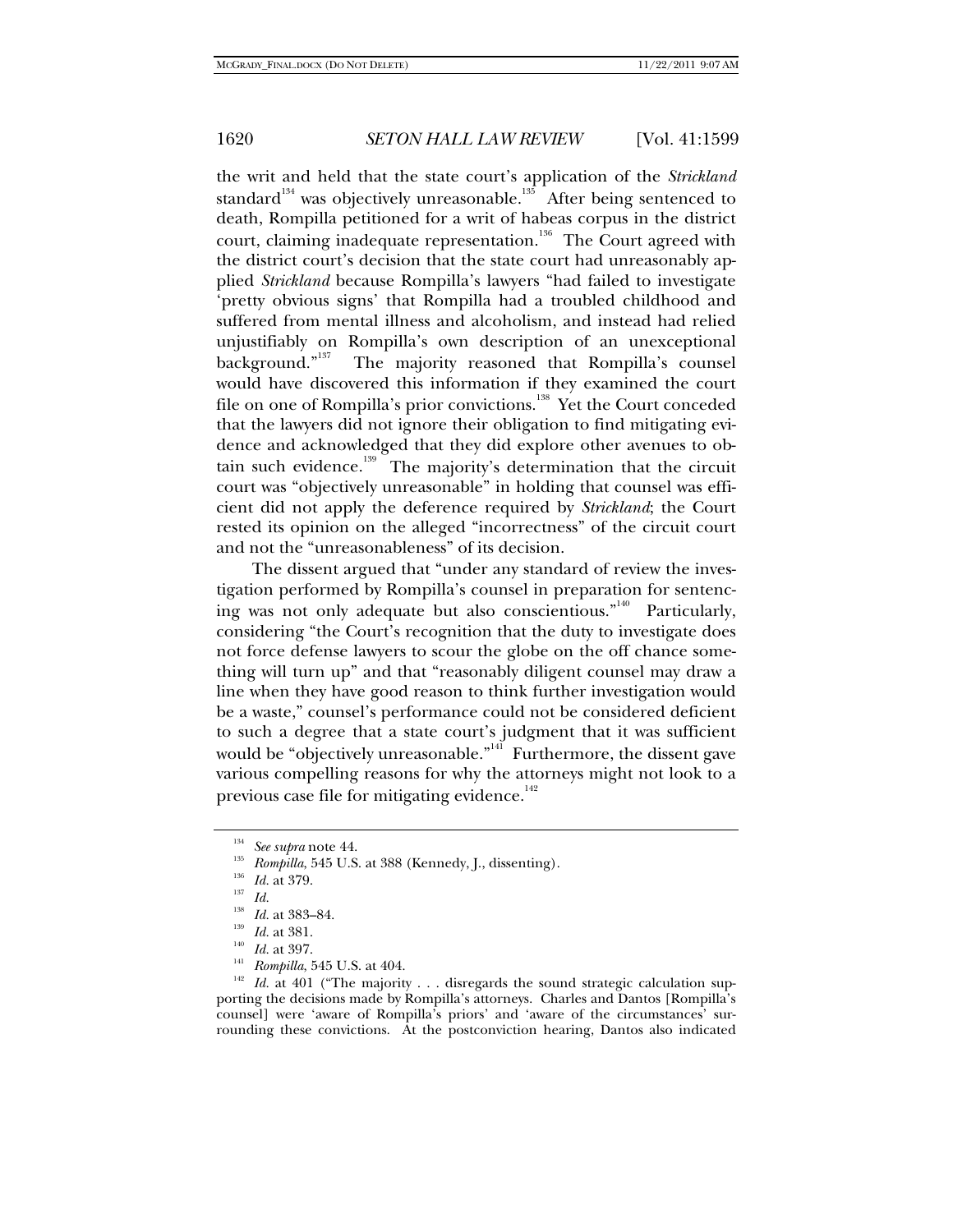*Rompilla* is a perfect example of the "de novo" camp applying a completely different standard than the "blind deference" camp. The majority engaged in an independent analysis and decided that if defendant's counsel looked though a prior case file, they would have found information that they eventually would have chosen to include as mitigating evidence. The Court transformed what was arguably a wise tactic into an absolute requirement under *Strickland*, without any "clearly established" Supreme Court precedent instructing it to do so. Without such precedent, the Court's finding—that the state court's decision to respect strategic decisions by counsel was "objectively unreasonable"—is difficult to understand. The Court's analysis is even more striking when one considers that the *Strickland* standard is already deferential to the judgment of counsel<sup>143</sup> and that the review of the state court's application of that standard requires an "objectively unreasonable" decision regarding that standard. As mentioned earlier, the Court apparently felt in its independent judgment that the counsel's performance was in fact insufficient and made its judgment based on that belief. The Court gave little, if any, deference to the state court's application of this deferential law.

An example of a genuine but puzzling attempt to apply AEDPA as written is *Penry v. Johnson*. 144 The effort was genuine in that the majority reached different results on different claims within the same set of facts. The decision was puzzling, however, because the Court refused to define the standard of "reasonableness" with respect to either claim. In *Penry*, petitioner Penry was convicted of rape and murder, and sentenced to death.<sup>145</sup> The majority considered his two claims separately. In Part III.A, the Court affirmed the Texas Court of Criminal Appeals' rejection of Penry's Fifth Amendment claim.<sup>146</sup> In Part III.B, the Court explained that Penry also contended that the jury instructions given at his second sentencing hearing did not fol-

that she had reviewed the documents relating to the prior conviction. Based on this information, as well as their numerous conversations with Rompilla and his family, Charles and Dantos reasonably could conclude that reviewing the full prior convic-

<sup>&</sup>lt;sup>143</sup> See supra note 44. *(144)* See *supra* note 44. <sup>144</sup> 532 U.S. 782 (2001). Justice O'Connor delivered the opinion of the Court, Parts I, II, and III.A of which were unanimous. III.B was joined by Justices Stevens, Kennedy, Souter, Ginsburg, and Breyer. Justice Thomas filed an opinion concurring

<sup>&</sup>lt;sup>145</sup> Id. at 786. 146 Id. at 786. 146 *Id.* at 795 ("We therefore cannot say that it was objectively unreasonable for the Texas court to conclude that Penry is not entitled to relief on his Fifth Amendment claim.").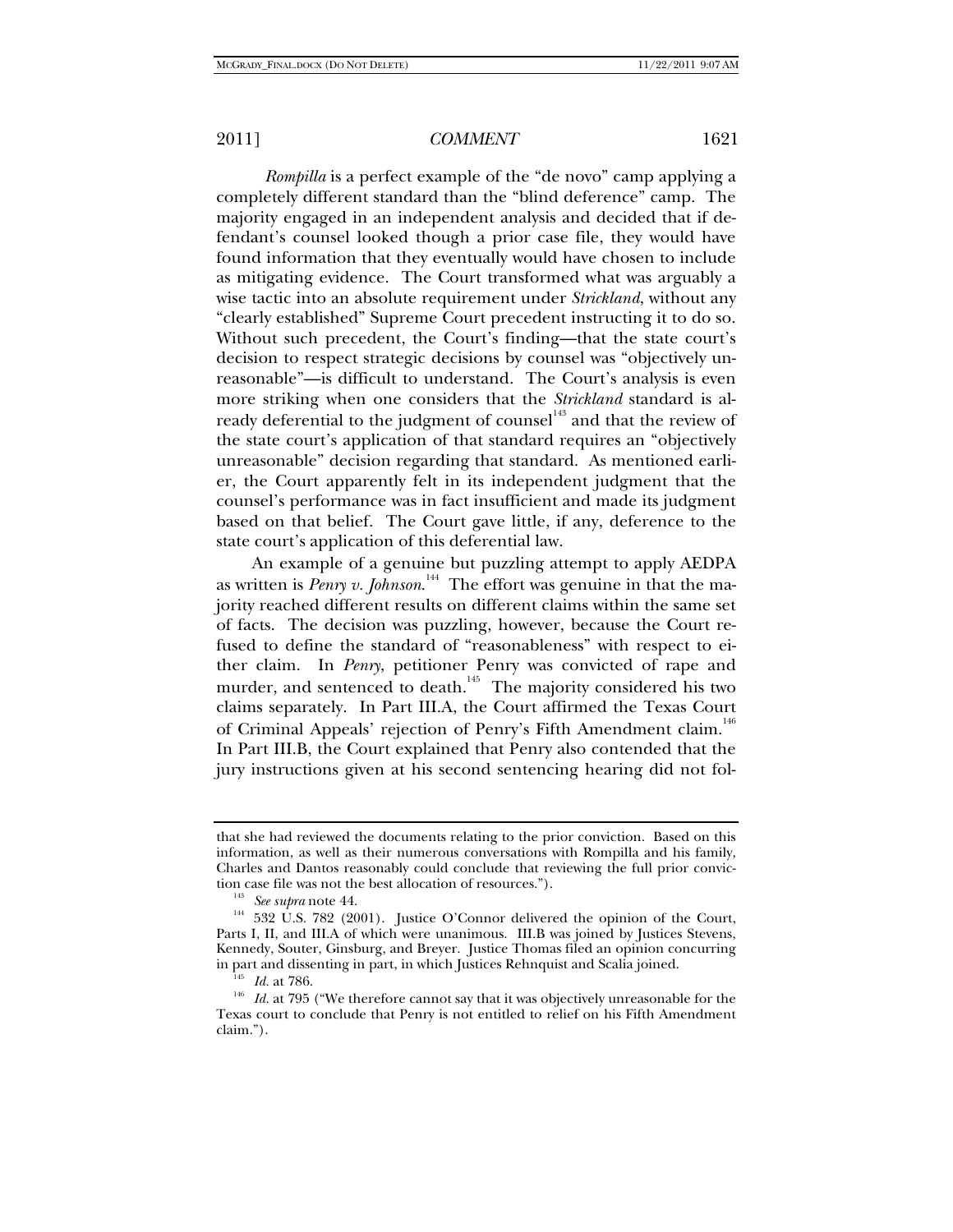low *Penry*  $I^{47}$  because the instructions did not allow the jury to express "its reasoned moral response to the mitigating evidence of Penry's mental retardation and childhood abuse.<sup>"148</sup> The Court found that, under the instructions as given, "a reasonable juror could well have believed that there was no vehicle for expressing the view that Penry did not deserve to be sentenced to death based upon his mitigating evidence."<sup>149</sup> Thus, the state court's decision that the jury instructions provided at Penry's second sentencing hearing satisfied *Penry I* was objectively unreasonable.<sup>150</sup> Therefore, while "blind deference" justices gave their usual flat out rejection of the writ, the majority engaged in a genuine attempt to apply the statute and came to different results with regard to different claims within the same case.

#### V. THE PROBLEMS PRESENTED BY THE COURT'S SPLIT ANALYSIS

With the background information in proper context, it is necessary to discern why the stark divide over the standard of review in § 2254(d)(1) is so problematic. The Court's decisions since *Williams* have raised three critical issues. First, because of the unrelenting stubbornness of both camps, the fact that most decisions have been five to four and that most decisions have hinged solely on Justices Kennedy's and O'Connor's (undefined) analyses, the results are arbitrary. Second, the cases fail to treat similar situations similarly and thus do not provide proper notice to potential petitioners of the degree of evidence required to succeed on habeas claims. Third, because cases in the capital punishment context are literally life or death decisions, this is hardly the area of law to have ambiguity. These issues are serious and demand a resolution.

#### *A. Arbitrariness*

As noted earlier, most of the relevant decisions applying §  $2254(d)(1)$  in the capital punishment context are decided five to four. Given that the "blind deference" and "de novo" camps are fixed, the split decisions are strong evidence that the opinions have almost entirely hinged on Justices Kennedy and O'Connor. Yet be-

<sup>147</sup> Penry v. Lynaugh (*Penry I*), 492 U.S. 302, 327–28 (1989) ("In order to ensure 'reliability in the determination that death is the appropriate punishment in a specific case,' the jury must be able to consider and give effect to any mitigating evidence relevant to a defendant's background and character or the circumstances of the crime."). 148 *Penry*, 532 U.S. at 796. 149 *Id.*

<sup>150</sup> *Id.* at 797.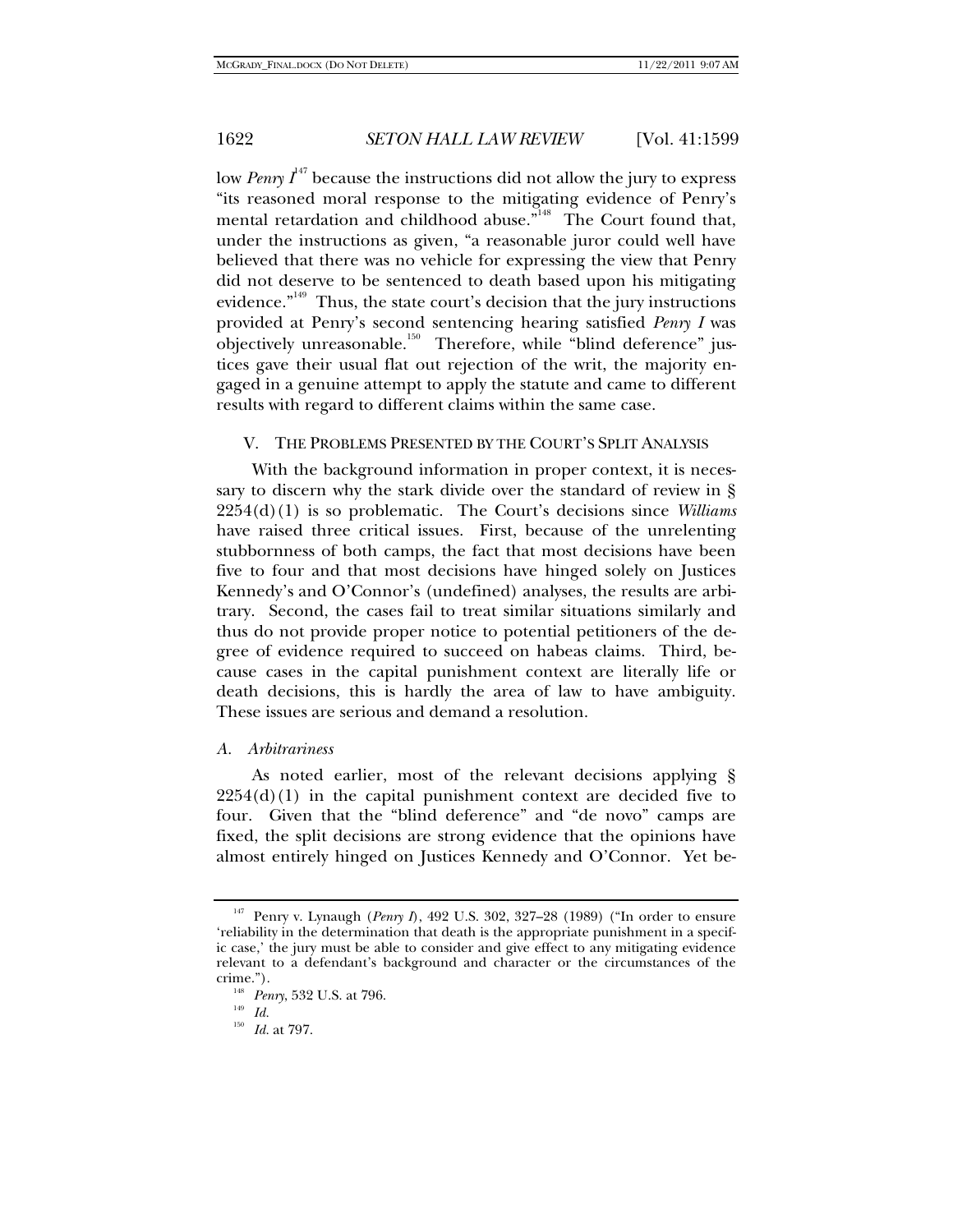cause even these two Justices have applied an undefined—albeit more genuine—interpretation of the statute, the results have been inconsistent. This point is best demonstrated by comparing some of the five-to-four analyses that depended solely on Justice Kennedy's or Justice O'Connor's addition to one of the predetermined groups. These cases illustrate that in the absence of some explanation of what standard the two Justices have been applying, we cannot be certain that these cases were not decided merely at the whim of two individuals. The replacement of Justice O'Connor with Justice Alito—who has fallen squarely into the "blind deference" camp in the seven decisions in which he has taken part—has further magnified this point.<sup>151</sup> Thus, instead of the whim of two individuals, who could at least potentially balance against one another, future  $\S 2254(d)(1)$  cases in the capital context may rest solely on Justice Kennedy's unspecified analysis.

The arbitrariness of the provision is a simple but important issue. Because the two camps are fixed and neither Justice O'Connor's nor Justice Kennedy's standards have any definite contours, the Court's decisions in this area have been, at the very best, unpredictable and, at worst random. As the following discussion will demonstrate, Justices Kennedy and O'Connor have authored opinions of both the "de novo" and "blind deference" camps at various times. For example, in *Yarborough v. Alvarado*, the Court denied the writ of habeas corpus and held that the state court's decision—that the seventeen-year-old defendant was not "in custody" when he was brought to the police station and questioned without counsel and without a reading of his *Miranda* rights—was not objectively unreasonable.<sup>152</sup> In this decision, Justice Kennedy's majority opinion aligned with the "blind deference" camp to sway the balance in its favor. Sounding extremely deferential, Justice Kennedy stated that "fair-minded jurists could disagree over whether Alvarado was in custody."<sup>153</sup> Justice Kennedy continued, reasoning that "[w]e cannot grant relief under AEDPA by conducting our own independent inquiry into whether the state court was correct as a de novo matter."154 Therefore, in this case, Justice Kennedy disclaimed the ability to conduct an "indepen-

<sup>&</sup>lt;sup>151</sup> See discussion *supra* Part IV.A.<br><sup>152</sup> 541 U.S. 652, 665 (2004). The decision was five to four with Justice Kennedy writing the majority opinion, joined by Justices Rehnquist, Scalia, O'Connor, and Thomas. *Id.* at 655. Justice Breyer filed the dissent, joined by Justices Stevens, Souter, and Ginsburg. *Id.* at 669 (Breyer, J., dissenting).<br><sup>153</sup> *Id.* at 664 (majority opinion).<br><sup>154</sup> *Id.* at 665.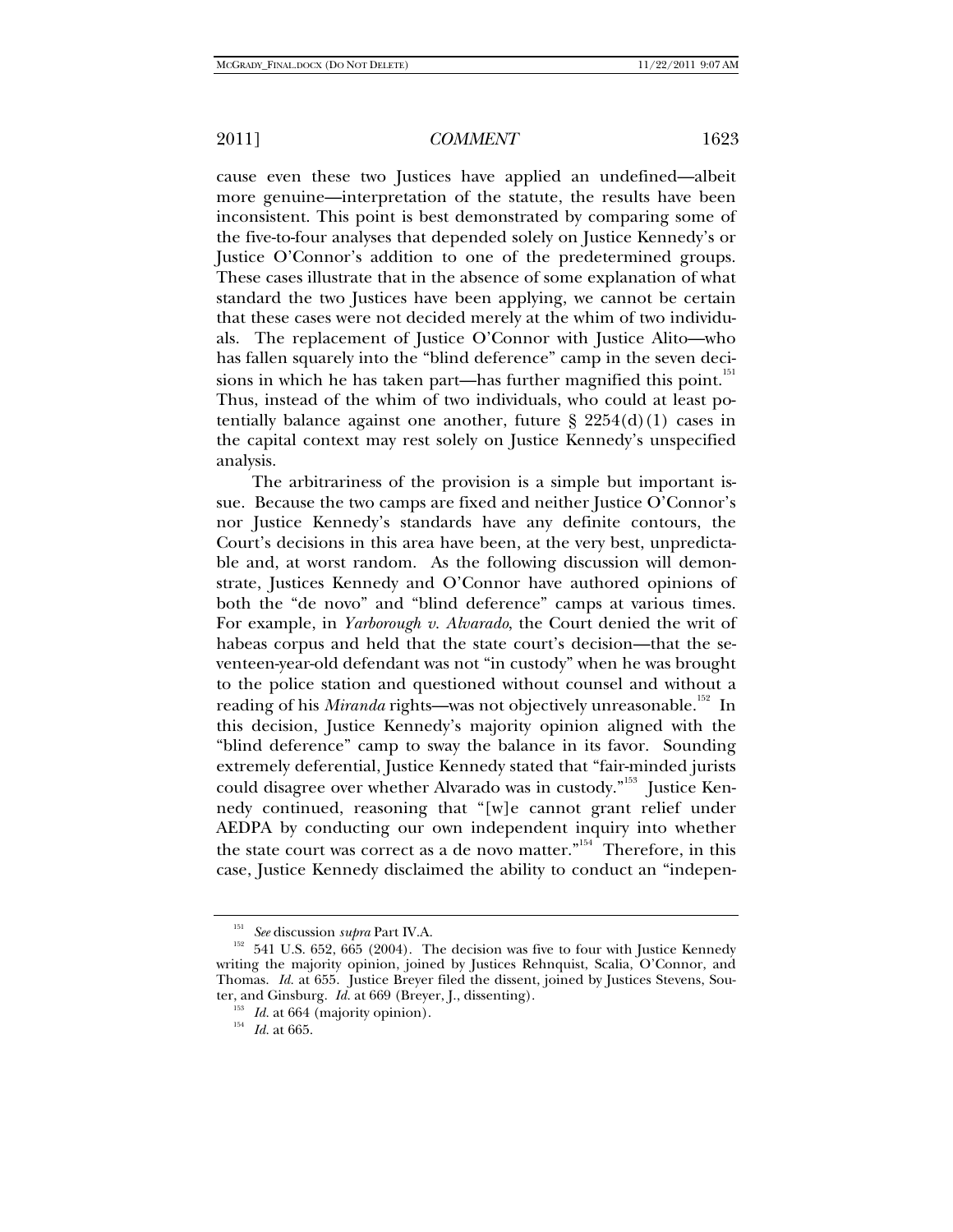dent inquiry" and contended that while the state court's application may have been wrong, it was not unreasonable.<sup>155</sup>

Justice O'Connor has aligned with the "blind deference" camp in many cases as well. Most notably, she authored the opinion joined by the "blind deference" members in *Lockyer v. Andrade*. 156 In this case, the majority found that the Ninth Circuit erred in ruling that the state court's decision—sentencing petitioner to two consecutive terms of twenty-five years to life in prison for a "third strike" conviction—was an unreasonable application of the clearly established federal law.<sup>157</sup> The Court stated that the precedents were unclear in this area but ultimately concluded that "a gross disproportionality principle is applicable to sentences for terms of years."158 In *Lockyer*, the state court found petitioner guilty of violating California's "three strike" law.<sup>159</sup> On two occasions, petitioner stole videotapes totaling about \$150—which the prosecutor discretionarily charged as felonies and not misdemeanors—and this triggered the law because he had a prior misdemeanor.<sup>160</sup> Hiding behind what she deemed an "unclear" precedent, Justice O'Connor expressed reservations about overturning the state court's judgment and ultimately concluded that the grossly disproportionate principle only applied to "extraordinary"  $\overline{\text{cases}}$ .<sup>161</sup> But if fifty years to life in prison for stealing \$150 of videotapes is not sufficiently "extraordinary," then one has difficulty imaging a scenario that would be. In truth, Justice O'Connor was the speaker for the "blind deference" camp in this opinion by refusing to question a patently unjust state application of federal law.

In other cases, Justices Kennedy and O'Connor align with the "de novo" camp, and their decisions fail to elaborate on the principles they used to justify such a radical shift. For example, Justice Kennedy joined the "de novo" camp when he wrote the opinion in

 $\frac{155}{156}$  *Id.* 

<sup>156 538</sup> U.S. 63 (2003). The decision was five to four, with Justice O'Connor authoring the majority, joined by Justices Rehnquist, Scalia, Kennedy and Thomas. *Id.*  at 66. Justice Souter filed a dissent, in which Justices Stevens, Ginsburg, and Breyer joined. *Id.* at 77 (Souter, J., dissenting). As noted earlier, this case did not involve a capital sentence; its reasoning, however, has proved to be influential in capital cases. *See, e.g.*, Panetti v. Quarterman, 551 U.S. 930, 953 (2007); Brown v. Payton, 544 U.S. 133, 147 (2005); Yarborough v. Alvarado, 541 U.S. 652, 661, 666 (2004); Mitchell v. Esparza, 540 U.S. 12, 18 (2003); Wiggins v. Smith, 539 U.S. 510, 520 (2003).<br>
<sup>157</sup> *Lockyer*, 538 U.S. at 77.<br>
<sup>158</sup> *Id.* at 72.<br>
<sup>159</sup> *Id.* at 67–68.<br>
<sup>160</sup> *Id.* at 67.<br>
<sup>161</sup> *Id.* at 77.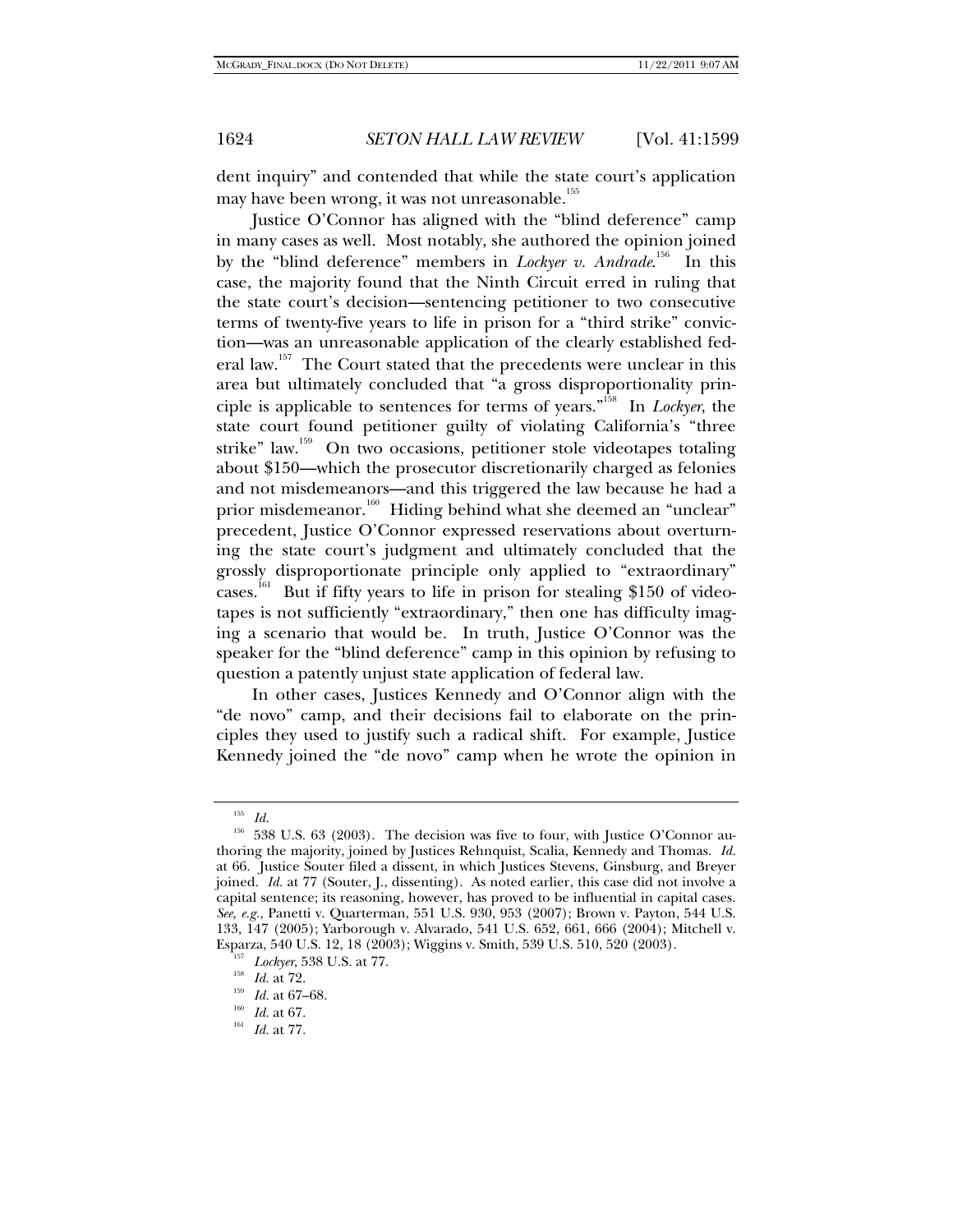*Pannetti v. Quarterman*, which reversed a denial of the writ of habeas corpus.162 In *Pannetti*, the majority held that the state court's application of federal law was objectively unreasonable when it determined that petitioner was competent to be executed.<sup>163</sup> The state courts and court-appointed experts determined that petitioner *was* competent to be executed.<sup>164</sup> Yet the Court disregarded these findings and, drawing conclusions of its own from the record that petitioner's condition was "worsening," concluded that petitioner was not competent.<sup>165</sup> This reasoning directly conflicts with *Yarborough*, in which Kennedy stated that the Court could not conduct its "own independent inquiry into whether the state court was correct  $\dots$ ."<sup>166</sup>

Similarly, Justice O'Connor has written opinions demonstrative of the de novo camp. In *Penry*, she authored the majority opinion, which was joined unanimously as to the part that denied the writ, but only by the de novo camp (plus Justice Kennedy) as to the portion of the opinion that granted the writ.<sup>167</sup> As noted earlier, this case allegedly involved a defective jury instruction, and the Court held that the addition of a "supplemental instruction" was insufficient to meet the standard of *Penry I*.<sup>168</sup> Because of this, Justice O'Connor and the "de novo" camp, found the state decision to be an "objectively unreasonable" application of federal law.<sup>169</sup> Therefore, Justices Kennedy and O'Connor demonstrated willingness to join either the "de novo" or "blind deference" camps without any particular principle explaining why they joined one camp or the other. $170$ 

The particular issue is not that Justices Kennedy and O'Connor have aligned with one camp or another; the problem is that they do so without definition or explanation or even an acknowledgment that they are doing so. If they are measuring reasonableness by some test,

<sup>&</sup>lt;sup>162</sup> 551 U.S. 930, 934 (2007). The decision was five to four. Justice Kennedy delivered the opinion of the Court, in which Justices Stevens, Souter, Ginsburg, and Breyer joined. *Id.* at 934. Justice Thomas filed a dissenting opinion, in which Justices Roberts, Scalia, and Alito joined. *Id.* at 962 (Thomas, J. dissenting).<br><sup>163</sup> *Id.* at 954 (majority opinion).<br><sup>164</sup> *Id.* at 937

<sup>&</sup>lt;sup>166</sup> Yarborough v. Alvarado, 541 U.S. 652, 665 (2004)<br><sup>167</sup> Penry v. Johnson, 532 U.S. 782 (2001).<br><sup>168</sup> See supra notes 144–50 and accompanying text.

<sup>&</sup>lt;sup>169</sup> See supra notes 144–50 and accompanying text.<br><sup>170</sup> The cases above were selected because Justices O'Connor and Kennedy actually wrote the opinions of the "blind deference" camp or the "de novo" camp. There are many more decisions—in fact, most of the decisions—where their alliance with one group or the other swayed the decision. *See supra* Table 1.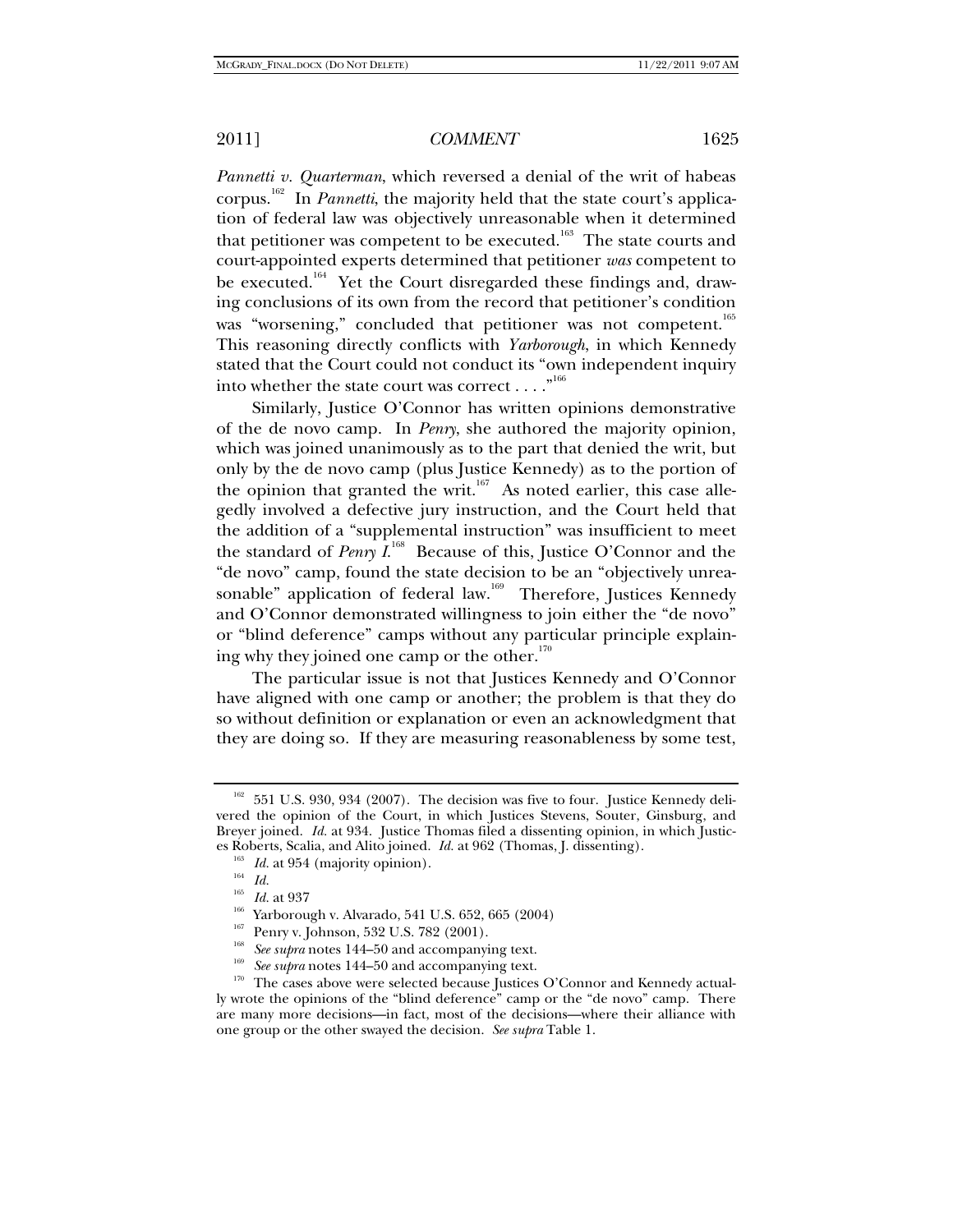they should transfer that test from the contours of their imagination into the opinions that comprise the law. The Court's decisions have shown that an undefined standard of "reasonableness" has not sufficed to lead to the predictable results required by the law. Instead, it has allowed wiggle room for "blind deference" and "de novo" Justices to carve out their own standards. When the standards amount to polar-opposite analyses, the law is unworkable and in need of revision.

#### *B. Notice*

Section  $2254(d)(1)$  is also troublesome because it does not treat similar situations similarly. This is the zenith of injustice, and the concern is only magnified by the life or death consequences present in the capital punishment context. In situations where de novo review applies, the petitioner obviously has a much better chance of having the writ granted and hence living. By contrast, where "blind deference" applies, the petitioner is virtually assured of being denied the writ and hence executed. The inconsistencies within the Court regarding the standard of "objective reasonableness" fail to provide the proper notice to petitioners as to the level of "incorrectness" required for a court to grant a writ of habeas corpus.

This point is evident when comparing the similar facts in *Rompilla*<sup>171</sup> and *Schriro v. Landrigan*<sup>172</sup> that led to opposite results. As noted earlier, *Rompilla* held that the state court's decision that defendant's counsel were not ineffective was "objectively unreasonable."<sup>173</sup> The Court's *Rompilla* decision was the prototype "de novo" case, where the Court reasoned that defendant's counsels were "unreasonable" because they did not research the case file on one of defendant's prior crimes that would have led to mitigating evidence that might have avoided a death sentence, even though substantial evidence indicated that counsel did make an investigation into other sources.<sup>174</sup> By contrast, only two years after the *Rompilla* decision the *Schriro* Court reversed a grant of the writ and held that counsel was not ineffective under the *Strickland* standard<sup>175</sup> when he failed to investigate further

<sup>&</sup>lt;sup>171</sup> Rompilla v. Beard, 545 U.S. 374 (2005). *See supra* notes 133–43143 and ac-<br>companying text.

<sup>550</sup> U.S. 465 (2007). The decision was five to four, with Justice Thomas delivering the opinion of the Court, joined by Justices Roberts, Scalia, Kennedy, and Alito. *Id.* at 468. Justice Stevens filed a dissent, joined by Justices Souter, Ginsburg, and

Breyer. *Id.* at 482 (Stevens, J., dissenting).<br><sup>173</sup> Rompilla, 545 U.S. at 388; *see also supra* notes 135–39 and accompanying text.<br><sup>174</sup> Rompilla, 545 U.S. at 383–84; *see also supra* notes 135–39 and accompanying text. 175 *See supra* note 44.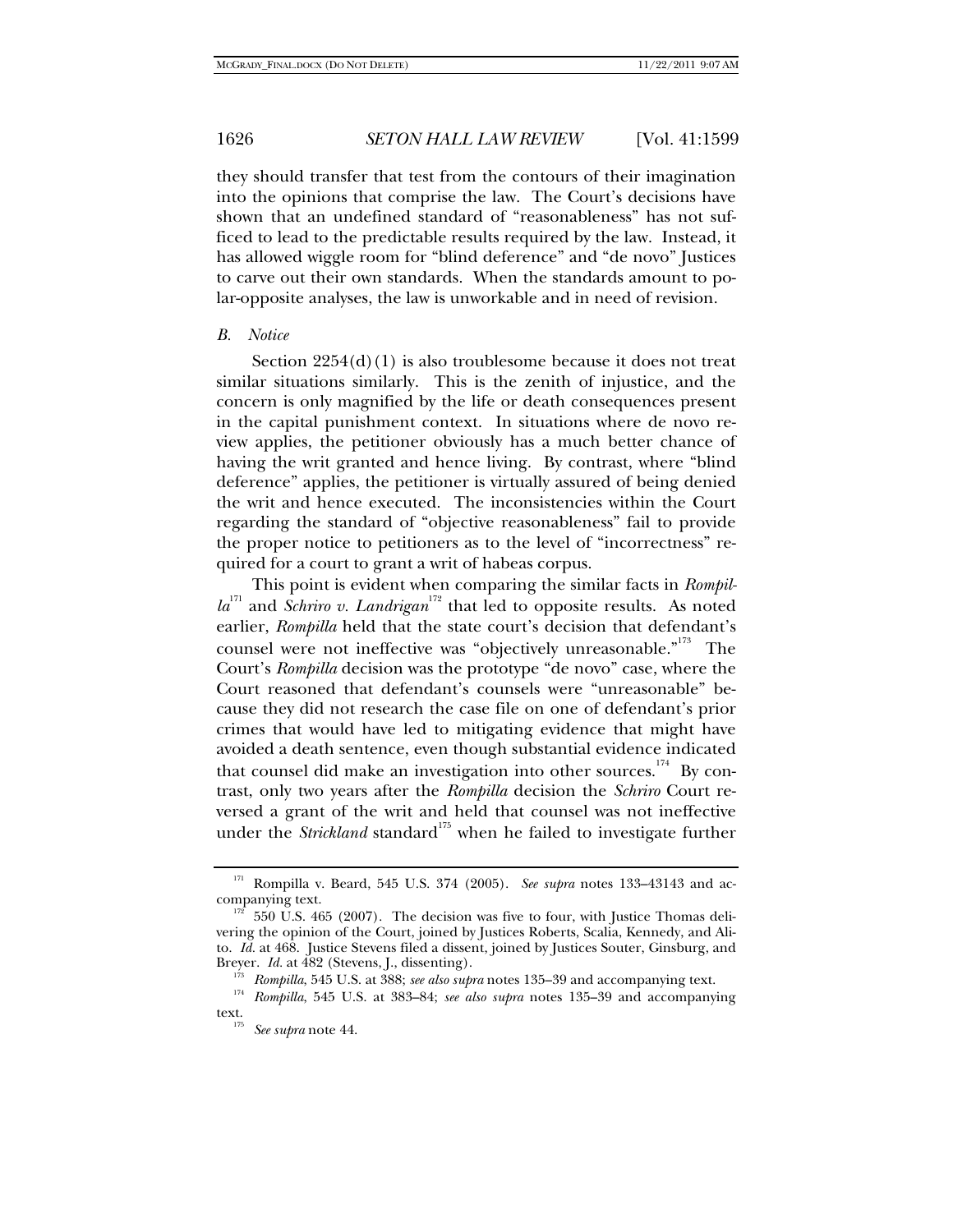sources of mitigating evidence at defendant's request.<sup>176</sup> In *Schriro*, counsel interviewed defendant's relatives but did not search into other sources that would have evidenced his troubled background.<sup>177</sup> The majority reasoned that "at the time of the Arizona postconviction court's decision, it was not objectively unreasonable for that court to conclude that a defendant who refused to allow the presentation of any mitigating evidence could not establish *Strickland* prejudice based on his counsel's failure to investigate further possible mitigating evidence."<sup>178</sup>

These decisions are irreconcilable. If the same standard had been applied the results would have been the same; indeed, with respect to the result, every Justice ruled the same in *Schriro* as he or she did in *Rompilla*. The only difference between these cases is that Justice Alito had replaced Justice O'Connor upon her retirement, and his addition to the Court swayed the analysis in favor of the "blind deference" camp in *Schriro*, which came later. When defendants cannot be sure which standard, "blind deference" or "de novo," will be applied to essentially identical facts, the law fails to provide proper notice to petitioners. The Court's decision on these issues—life-ordeath issues—should not be dictated by which ideological camp the Justices choose. Instead, these decisions should be dictated by the law, with all of the justices applying the same standard, even if they disagree as to how the facts apply to the agreed-upon standard.

#### *C. Life-or-Death Results*

The Court has often stressed the necessity of ensuring correct results in the capital punishment context. For instance, in *Dobbs v.*  Zant,<sup>179</sup> the Court noted that it had "emphasized before the importance of reviewing capital sentences on a complete record."<sup>180</sup> Agreeing with this notion, Justice Marshall's dissent in *Barefoot v. Estelle* stated that "time and again the Court has condemned procedures in capital cases that might be completely acceptable in an ordinary

<sup>&</sup>lt;sup>176</sup> Schriro, 550 U.S. at 472.<br>
<sup>177</sup> *Id.* at 469, 471.<br>
<sup>178</sup> 506 U.S. 357 (1993).<br>
<sup>180</sup> *Id.* at 358. Petitioner, who was convicted of murder and sentenced to death, alleged that his counsel was ineffective. *Id.* at 358. The State represented that a copy of the transcript of the closing arguments at the sentencing phase was unavailable and relied solely on the counsel's testimony. *Id.* Petitioner subsequently located the transcript which directly contradicted the counsel's testimony. *Id.* The Supreme Court held that the Eleventh Circuit erred in its conclusion that the record could not be reconsidered. *Id.*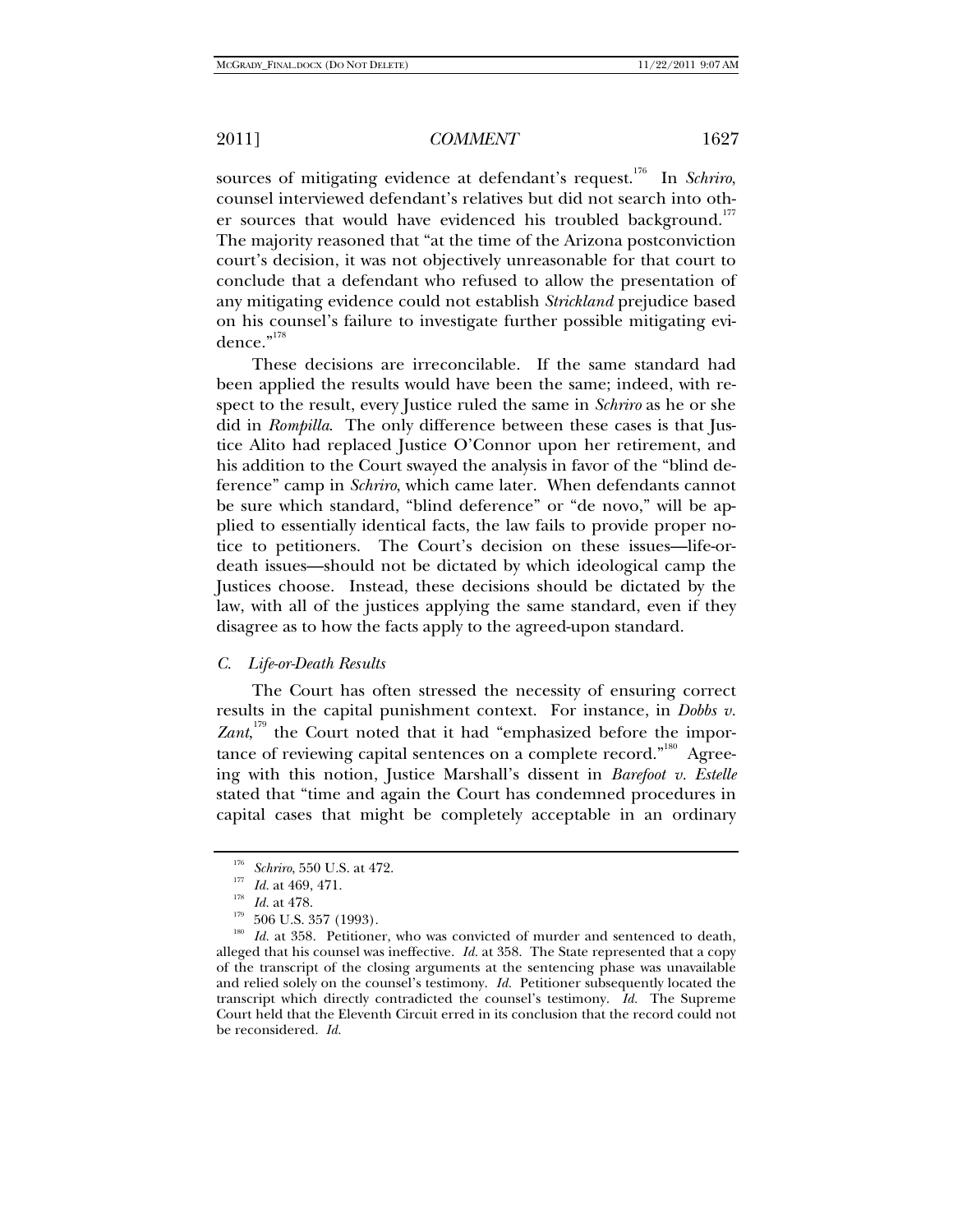case."181 The Court in *Woodson v. North Carolina* urged something similar:

[T]he penalty of death is qualitatively different from a sentence of imprisonment, however long. Death, in its finality, differs more from life imprisonment than a 100-year prison term differs from one of only a year or two. Because of that qualitative difference, there is a corresponding difference in the need for reliability in the determination that death is the appropriate punishment in a specific case.<sup>182</sup>

As the Court has rightly recognized, the consequences of decisions in this context are indeed severe. Of relevance to this Comment, when the Court affirms a denial of the writ or reverses a grant of the writ, it is essentially permitting the previous execution sentence to proceed. Therefore, these decisions ultimately can lead to the death of human beings.

The Court's recognition of capital punishment's finality renders the uncertainty of the  $\S 2254(d)(1)$  "reasonableness" test for habeas review troubling. After thirteen years of courts applying a standard that has received steady criticism for its ambiguity and inconsistency, neither Congress nor the Court has attempted to establish clearer guidelines for the habeas review of federal law claims under §  $2254(d)(1)$ . Ultimately, Congress has the most power to change the law in this respect by amending the Act. Even so, the Court whether or not it would like to admit it—also has the power to modify the standard to reach a clearer and fairer results. In *Casey v. Planned Parenthood*, Justice O'Connor established considerations for the Court to weigh when deciding whether to overrule one of its precedents  $\overset{\text{183}}{\text{--}}$ which in this case would be *Williams*. She noted that in evaluating an existing law, "we may ask whether the rule has proven to be intolerable simply in defying practical workability."<sup>184</sup> Analyzing the results of the *Williams* interpretation of  $\S$  2254(d)(1) and its split standard demonstrates that this law, in its undefined present state, is unworkable and in need of alteration.

<sup>&</sup>lt;sup>181</sup> 463 U.S. 880, 913 (1983) (Marshall, J., dissenting). The majority held that evidence presented by two psychiatrists regarding petitioner's future dangerousness, which ultimately contributed to the petitioner's death sentence, was not barred by the Constitution. *Id.* at 896 (majority opinion). The psychiatrists had never eva-<br>luated petitioner personally. *Id.* at 917. (Blackmun, J., dissenting).

 $182$  428 U.S. 280, 305 (1976). The Court invalidated a North Carolina statute that imposed a mandatory death sentence and held that a court must be allowed to consider the character and record of the defendant in its decision. *Id.* 

<sup>183 505</sup> U.S. 833, 854 (1992). 184 *Id.*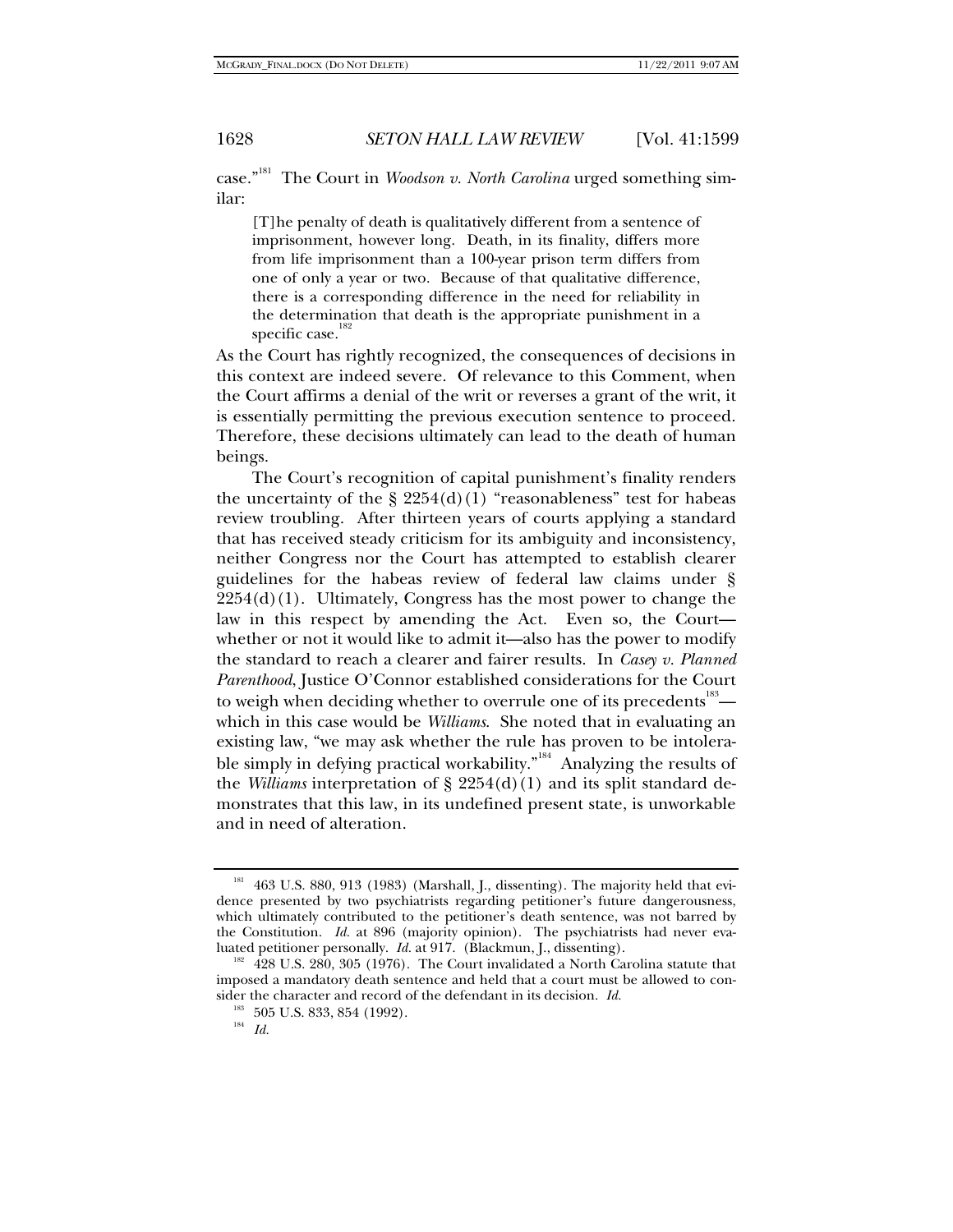*Brown v. Payton* demonstrates the precise problem of allowing incorrect applications of federal law to stand in AEDPA cases.<sup>185</sup> In *Brown*, the Court reversed a grant of the writ of habeas corpus and held that the state court did not unreasonably apply federal law when it concluded that a jury instruction did not have to take count of defendant's post-crime religious conversion.<sup>186</sup> With regard to jury instructions, the judge directed—in accordance with factor  $(k)$ <sup>187</sup>—that jurors consider "any other circumstance which extenuates the gravity of the crime even though it is not a legal excuse for the crime.<sup>"188</sup> Defense counsel requested that the court alter the instruction to make explicit the jury's obligation to evaluate the evidence of the defendant's character, including his religious conversion.<sup>189</sup> The state court refused to alter the instruction.<sup>190</sup> The Court did not think that the California Supreme Court's determination—that factor (k) was sufficiently broad to encompass petitioner's concerns—was unreasonable.<sup>191</sup> The majority ruled that, "[e]ven on the assumption that [the California Supreme Court's] conclusion was incorrect, it was not unreasonable, and is therefore just the type of decision that AEDPA shields on habeas review."<sup>192</sup>

The *Brown* analysis provides another clear example of the problem with the current application of  $\S 2254(d)(1)$  in a capital context. The majority hides behind the cloak of its "wrong-but-reasonable" analysis, which Congress explicitly rejected as a possible interpretation of the provision,<sup>193</sup> and signals its approval of the execution of a man that concededly might have been convicted in violation of his constitutional rights. As Justice Breyer noted in concurrence, "[T]his

<sup>&</sup>lt;sup>185</sup> 544 U.S. 133 (2005). The decision was five to three, with Justice Kennedy authoring the majority opinion, joined by Justices Breyer, O'Connor, Scalia, and Thomas. *Id.* at 135. Justice Scalia filed a concurring opinion, joined by Thomas. *Id.* at 147 (Scalia, J., concurring). Justice Breyer also filed a concurring opinion. *Id.* at 148 (Breyer, J., concurring). Justice Souter filed a dissenting opinion, joined by Stevens and Ginsburg. *Id.* at 149 (Souter, J., dissenting). Chief Justice Rehnquist did not take part in the decision. *Id.* at 147.

<sup>&</sup>lt;sup>186</sup> *Id.* at 143 (majority opinion). <sup>187</sup> "Factor (k) was a catchall instruction, in contrast to the greater specificity of the instructions that preceded it. As set forth in the statute, and as explained to the jury, it directed jurors to consider '[a]ny other circumstance which extenuates the gravity of the crime even though it is not a legal excuse for the crime." Id. at 137.<br>
<sup>188</sup> Id. at 164.<br>
<sup>189</sup> Id. at 137.<br>
<sup>190</sup> Id. at 133.<br>
<sup>191</sup> Brown, 544 U.S. at 142.<br>
<sup>192</sup> Id. at 143.<br> *See supra* Part II.B.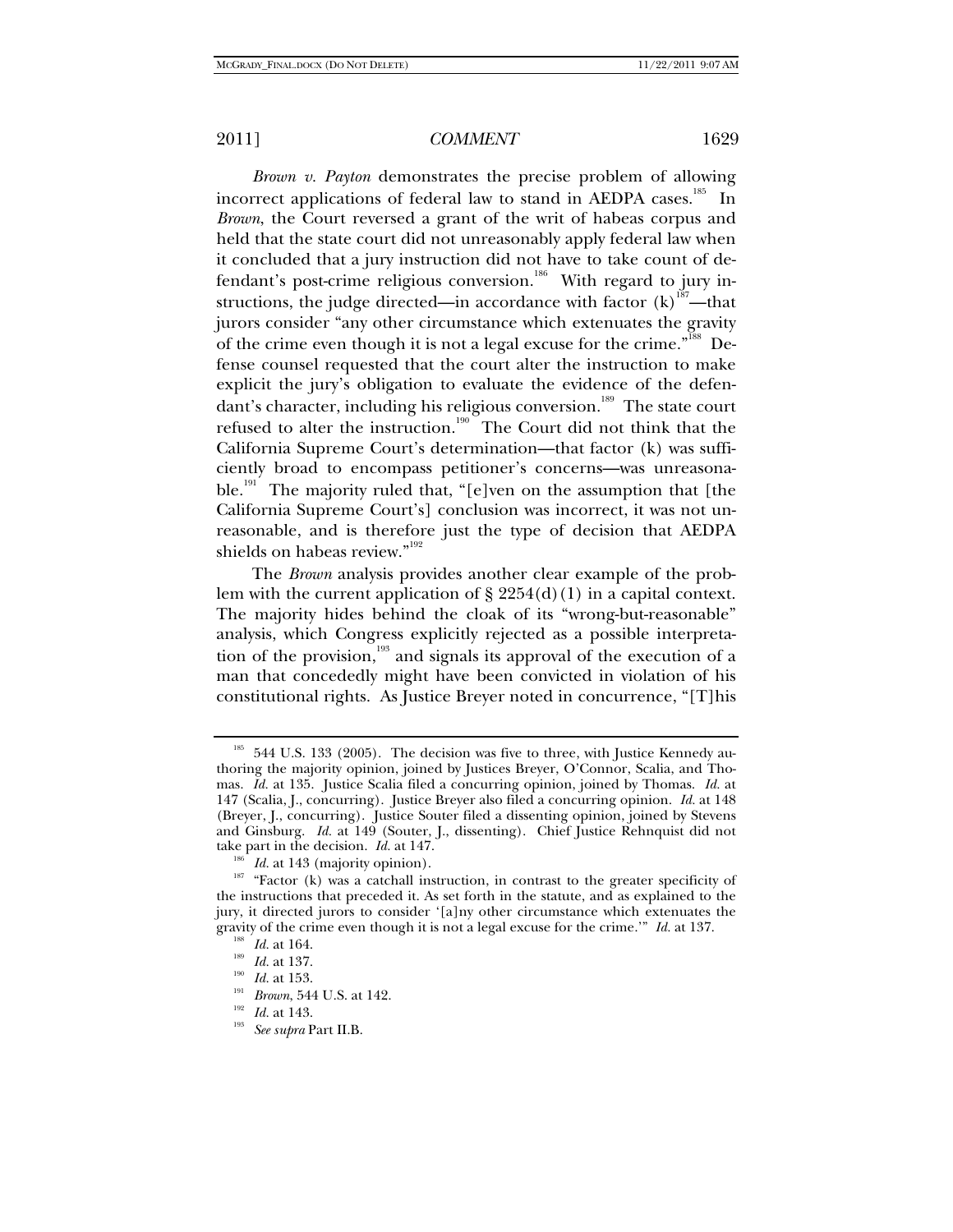is a case in which Congress' instruction to defer to the reasonable conclusions of state-court judges makes a critical difference. Were I a California state judge, I would likely hold that Payton's penalty-phase proceedings violated the 8th Amendment."<sup>194</sup> As a five-to-three decision, if Justice Breyer had been able to rule that the application of federal law was incorrect, as he admitted it was, the result would have been different.<sup>195</sup> Because his hands were tied by the procedural thicket of AEDPA and *Williams*, Breyer was in effect "forced" to deny the writ, which ended up resulting in an affirmed death sentence of petitioner. The U.S. Supreme Court is the ultimate arbiter of federal law, not the state courts. If the Court finds a mistake regarding federal law, as there was in this case, the Court's job to remedy that error.

#### VI. PROPOSED SOLUTIONS

A complete analysis of  $\S 2254(d)(1)$  requires an evaluation of potential solutions to the problems created by the Court's split interpretation. There are primarily two potential solutions to the issues posed by the current standard. First, the Court could identify criteria by which to evaluate the "reasonableness" of the state court's application of federal law. When one group of Justices says that the state court is almost never "unreasonable" and another says that the state court is "unreasonable" up to  $63\%$  of the time, the standard is anything but "objective." Other areas of the law have demonstrated that defining "reasonableness" is possible. For instance, in tort law judges frequently evaluate reasonableness by using the "Hand Formula." Under this equation, an individual is negligent when the burden of adequate care is less than the combination of the probability of the harm and gravity of the harm.<sup>196</sup> Yet the Hand formula evaluates the reasonableness of conduct, which is conceptually easier to understand than the reasonableness of a court's application of law.

In the current context, "reasonableness" is not so easily definable. The line between incorrect and unreasonable state court decisions is especially elusive. Perhaps the Court could apply a test similar to the one used to evaluate "plain error" in criminal and civil jury

<sup>&</sup>lt;sup>194</sup> Brown, 544 U.S. at 148 (Breyer, J., concurring).<br><sup>195</sup> Since the Eighth Circuit granted the writ, if Justice Breyer voted to affirm this decision the Court would have been split four to four. As such, the default rule is to revert to the circuit court's decision, which granted petitioner the writ of habeas corpus. *See, e.g.*, Jensen v. Quaring, 472 U.S. 478, 478 (1985) ("The judgment is affirmed by an equally divided Court.").<br><sup>196</sup> United States v. Carroll Towing, 159 F.2d 169, 173 (1947).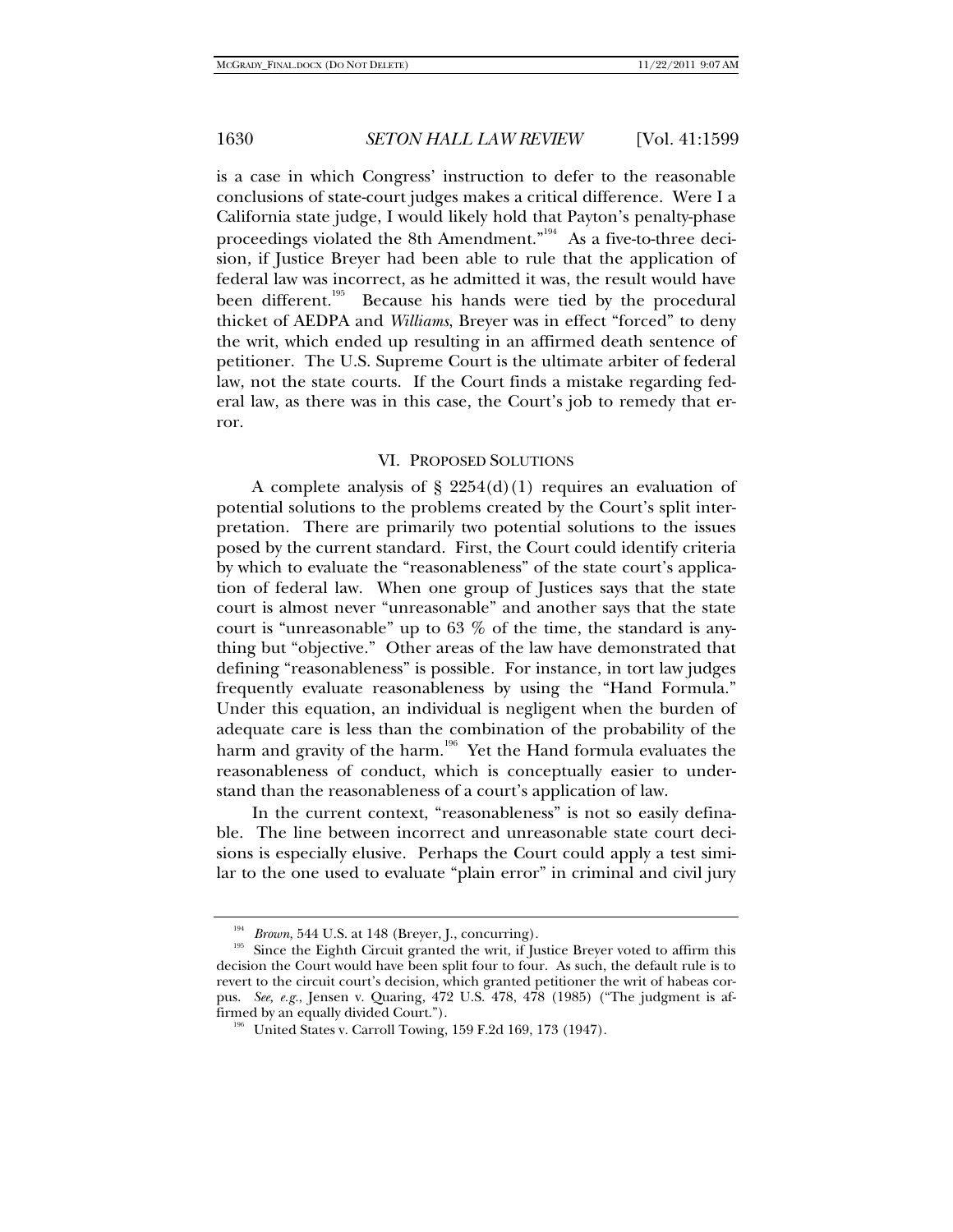instructions. *Johnson v. United States* identified four factors for courts to consider in determining whether plain-error review is appropriate:

[B]efore an appellate court can correct an error not raised at trial, there must be (1) an "error," (2) that is "plain," and (3) that "affects substantial rights." If all three conditions are met, an appellate court may then exercise its discretion to notice a forfeited error, but only if (4) the error "seriously affects the fairness, integrity, or public reputation of judicial proceedings."<sup>19</sup>

Using a test similar to this, the Court would first evaluate whether an error exists at all in the state court's application of federal law. If an error exists, the Court would then determine whether the error is sufficiently obvious. Because the cases involve constitutional protections that determine whether petitioners are sentenced to death, the third factor, related to the effect on substantial rights, will always be met in the capital context. Finally, an error in cases of this magnitude would surely affect the "fairness, integrity, and public reputation of judicial proceedings." This test, however, creates more questions than answers. The most critical issue would be how to evaluate whether an error is "plain." This just seems to be another way of asking if the error was "unreasonable," which is precisely the question the test would be set out to answer. In sum, this test would not be very helpful, and it is difficult to conceive of other tests that would be.

As a second possibility, the standard could be overruled entirely—in light of the results it has produced—resulting in a reversion back to a de novo standard. This de-novo standard would apply only to capital cases because of the magnitude of the penalty. State-court factual determinations would still be treated with deference. After all, state courts are in the best position to evaluate the facts because they hear testimony and have juries to evaluate credibility. With regard to application of federal law, however, the federal courts, and the Supreme Court in particular, are in the best position to evaluate accuracy. The balancing of harms—between, on the one hand, respecting state courts and preventing abuse of the habeas process, and, on the other hand, reaching accurate results when the penalty is death on the other—clearly favors de novo review. In addition, because half of the Supreme Court is already effectually applying de novo review anyway, the alteration would encourage consistency.

Further, the repeal of  $\S 2254(d)(1)$  in the capital-punishment context is a logical solution because the original justifications for the

 $^{197}$  520 U.S. 461, 467 (1997).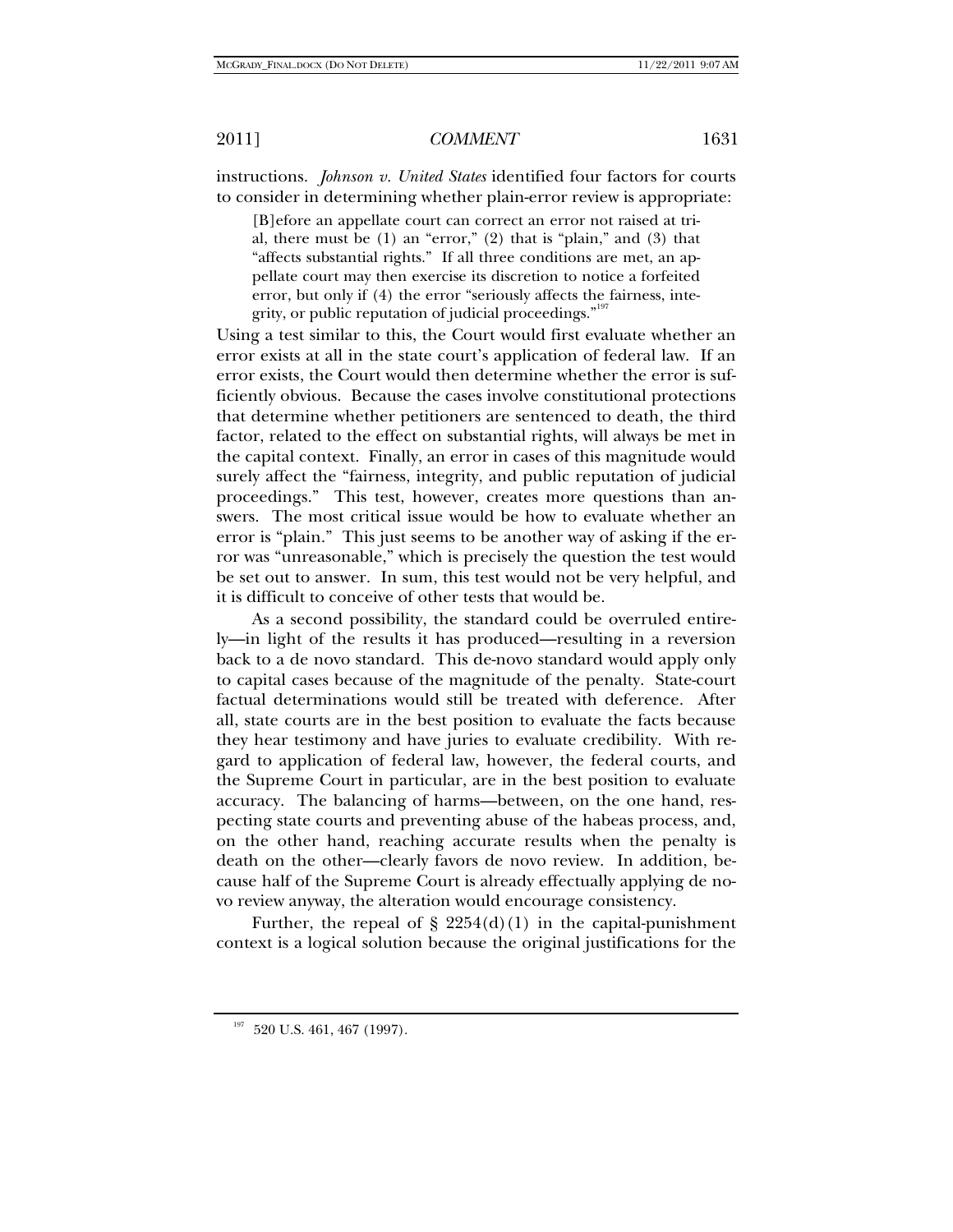restrictive standard have been undermined.<sup>198</sup> First, the notion that courts need to guard against an influx of habeas petitions is unfounded.<sup>199</sup> While "the number of habeas petitions has increased," the percentage of prisoners filing habeas petitions has not.<sup>200</sup> In addition, the notion that prisoners facing capital sentences are particularly likely to use the habeas system to delay their punishment has been refuted. If this were the case, the percentage of habeas petitions filed would be lower in states that have abolished the death penalty.<sup>201</sup> Yet "five of the fourteen non-death penalty states, or thirty-five percent, had rates of habeas filings above the national average."<sup>202</sup> Thus, petitioners have not especially abused the habeas system in the capitalpunishment context. Accordingly, repealing AEDPA would be fair and likely would not negatively impact judicial efficiency or promote abuse of the habeas system.

Furthermore, overruling AEDPA and instead instituting de-novo review would allow the Court to perform its constitutional obligation to pronounce the law. In her article, *Saying What the Law Is*, District Judge Lynn Adelman identified the problems with the current "unreasonableness" standard:

[I]n order to grant habeas relief under AEDPA, the federal court must find the state court decision under consideration not only wrong, but unsupportable. The standard thus requires prisoners who have been convicted in violation of the Constitution to remain in prison. In addition, it does not require federal courts to determine whether state court decisions are correct or incorrect, or even to say what the law is. $\frac{20}{3}$ 

As Judge Adelman went on to explain, if "courts refrain from criticizing decisions hostile to constitutional rights, the result will be a decline in the level of our constitutional protections (as well as fewer conflicts for the Supreme Court to resolve, should the Court choose to resolve them)."<sup>204</sup> In Judge Adelman's identification of the problem, the solution becomes apparent. If the Court is able to evaluate federal legal claims de novo, it can overturn state decisions that apply

<sup>198</sup> David Blumberg, *Habeas Leaps From the Pan and Into the Fire:* Jacobs v. Scott *and the AntiTerrorism and Effective Death Penalty Act of 1996*, 61 ALB. L. REV. 557, 577 (1997).<br>
<sup>199</sup> *Id.* at 577–79.<br>
<sup>200</sup> *Id.* at 579.<br>
<sup>203</sup> Iump Adelman & Jop Deitrich, Seving What the Law Is: How Certain Lacal Dec<sup>2</sup>

Lynn Adelman & Jon Deitrich, *Saying What the Law Is: How Certain Legal Doctrines Impede the Development of Constitutional Law and What Courts Can Do About It*, 2007 FED. CTS. L. REV. 1, <sup>4</sup> (2007). 204 *Id.* at 6.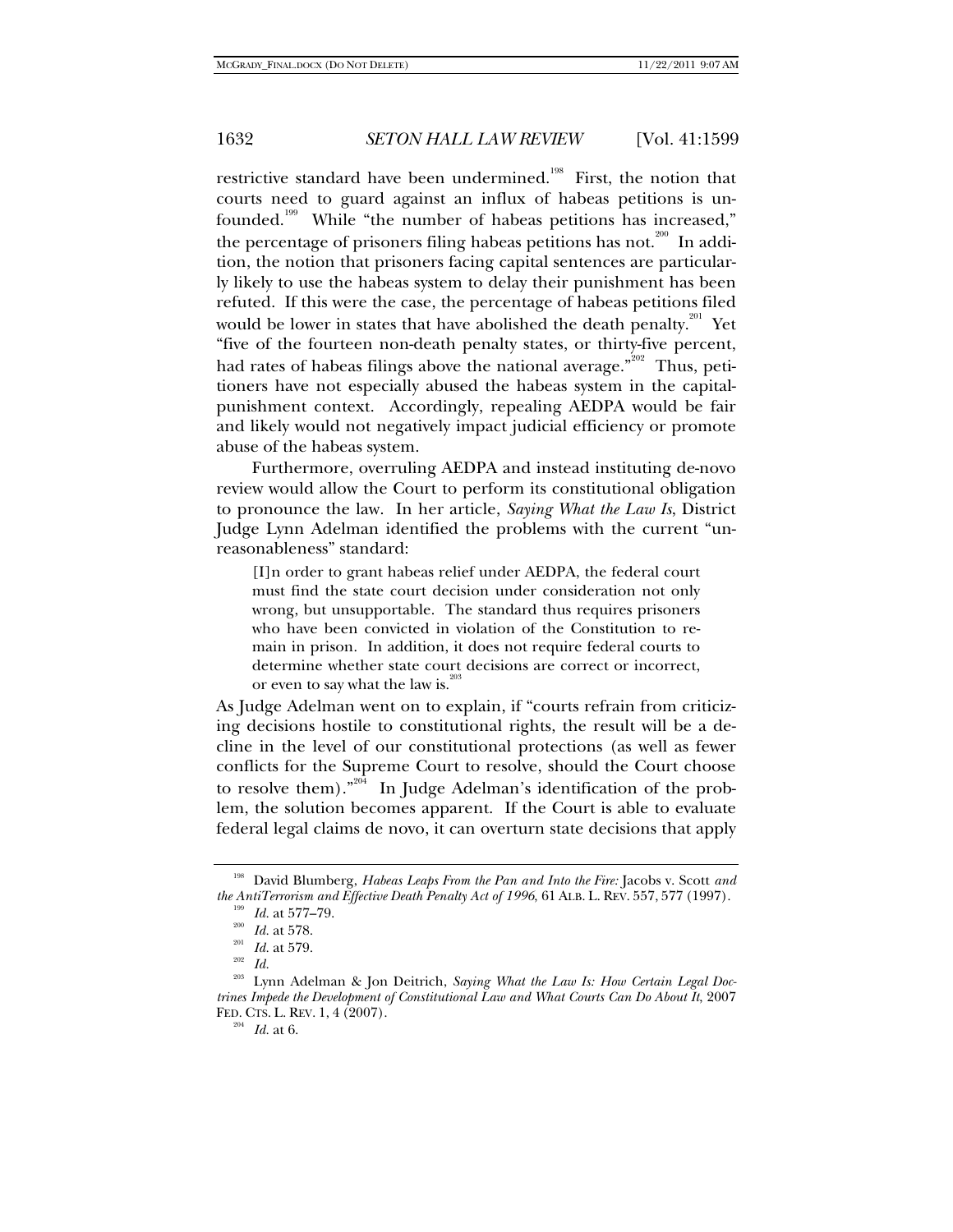federal law incorrectly. This will ensure that constitutional protections remain intact and that the Court maintains its role as the arbiter of federal law. Furthermore, allowing federal judges to "say what the law is" will enable courts to establish a law that provides proper notice and is not arbitrary. These characteristics are especially crucial in the capital punishment context.

#### VII. CONCLUSION

The objective data since *Williams v. Taylor* demonstrate a split standard when it comes to federal habeas review of claims adjudicated on the merits at the state level. Furthermore, even aside from the issues addressed in this Comment, federal judges have noted that AEDPA is generally flawed. For example, a recent *New York Times* article noted the disdain that many of these judges have for AEDPA's stringent provisions.<sup>205</sup> The article explained that "in dozens of capital cases in recent years, appeals court judges, some of whom have ruled in favor of the death penalty many times, have complained that Congress and the Supreme Court have raised daunting barriers for death row prisoners to appeal their convictions."<sup>206</sup> Further evidence of the displeasure of federal judges is demonstrated by the fact that "[s]ince its passage, the act has been cited in a half-dozen to two dozen dissents a year."<sup>207</sup>

With respect to  $\S 2254(d)(1)$ , the "objective unreasonableness" standard was a drastic departure from the preexisting habeas law. Prior to the adoption of AEDPA, federal courts applied de-novo review to state courts' application of federal law. Then, in the wake of the Oklahoma City bombing, Congress passed AEDPA to reduce delays in the habeas system and ensure respect for state-court sentences. Yet even when Congress debated AEDPA, both critics and supporters expressed reservations about the possibility of a "wrong-butreasonable" interpretation, which would allow incorrect state-court interpretations to stand as long as they were reasonable. These fears were eventually realized in future Supreme Court cases that were the focus of this Comment.

In the wake of AEDPA, federal courts disagreed over how to apply the "contrary to" and "unreasonable application" language of the statute. Eventually, *Williams v. Taylor* provided that the language es-

<sup>205</sup> John Schwartz, *Fervent Dissents on Behalf of Death Row Inmates Are Increasing*, N.Y. TIMES, Aug. 13, 2009, at A1. 206 *Id.*

<sup>207</sup> *Id.*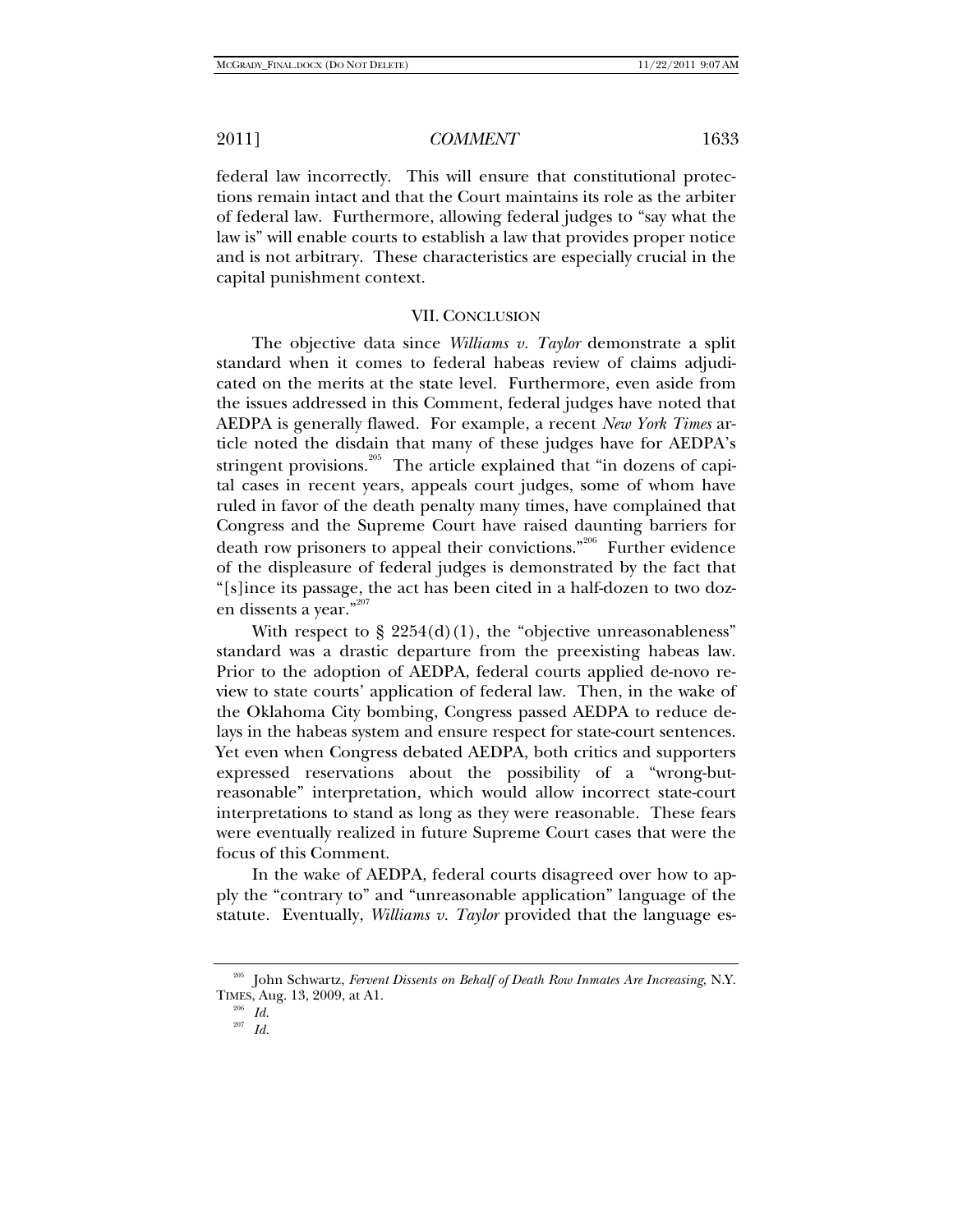tablished two different tests. While the "contrary to" prong has been largely uncontroversial, the "unreasonable application" test has been extremely troublesome. As the years passed, the *Williams* Court explicitly adopted the "wrong-but-reasonable" approach, against which Congress fought prior to AEDPA's adoption. While appearing to be a unified "reasonableness" standard, not unlike in other areas of law, the standard with respect to  $\S 2254(d)(1)$  proved to be elusive as applied in the cases following *Williams*.

Since *Williams*, the Court has split into two blocs and applied two entirely different standards of "reasonableness" depending on the members of the Court who represent the majority. The "blind deference" camp has read "unreasonable application" to mean that federal courts must simply defer to the state-court's application of federal law. This is evidenced by the fact that this group of justices has found the state-court application of federal law to be unreasonable in only 4–14% of the cases since *Williams*. On the other hand, the "de novo" camp has engaged in analysis even more stringent than that expected of traditional de novo review. Since 2000, this group of justices has found the state-court's application of federal law "objectively unreasonable" most of the time. This evidence indicates not merely a disagreement over how to apply the standard, but the use of two different standards.

Somewhere in the middle and vacillating between the two blocs, Justices Kennedy and O'Connor have been the crucial swing votes in this area. While their numbers have aligned with the expectations of the statute, the exact contours of the standards they have applied are unclear. Specifically, they failed to set forth the principles they used to justify aligning with the "blind deference" bloc in some cases and the "de novo" reasoning in others. Yet the real problem with the analyses of the two justices is that their standard—while admittedly more honest—remains undefined. Further, with Justice O'Connor's replacement by Justice Alito, Justice Kennedy is the sole justice standing between the two camps. This may make future  $\S 2254(d)(1)$  cases even more unpredictable than they have been since *Williams*.

When studied retrospectively, the data suggests three major issues with the Court's cases since *Williams*. First, the cases have proven that the standard, as it exists, is arbitrary. Many cases are decided five to four, and the results often hinge on which camp Justices Kennedy or O'Connor aligned with on a particular day—with no reasoning or indication of how they might align prior to the decision due to their undefined standard. Second, the cases have failed to provide notice to potential petitioners as to the degree of incorrectness that the state